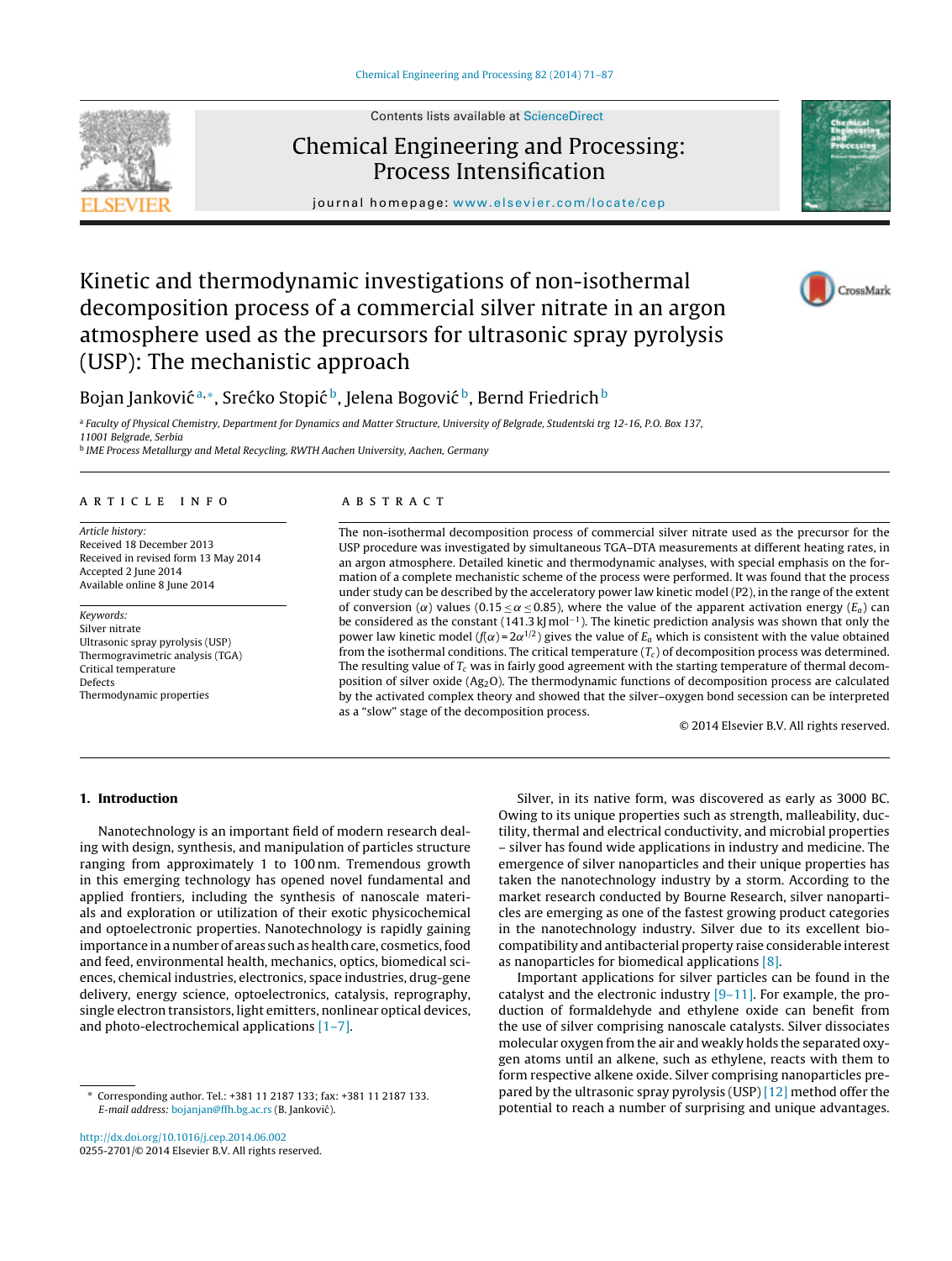Especially, the unique interaction between silver in nanoparticle form and oxygen is high interest for the catalytic industry. The USP is an innovative and powerful tool for the synthesis of particles with controlled and uniform particle size because of the easy control of the powder morphology and the excellent availability of cheap precursors and the low operation costs [\[13–16\].](#page-15-0)

Chemical bonds between the silver nanoparticles and the organic shell function as a passivation layer that prevents the self-cohesion of the nanoparticles. The fine Ag-particles (average particle size of 100 nm) were used by Ide et al. [\[10\]](#page-15-0) as a reference material to consider the effect of particle size on bond ability. By reducing the metal particle size, the surface energy and the vapor pressure increase proportionately with the inverse of the particle radius, and this strongly influence the sintering of particles and the bond abilities to copper. Solid, spherical, micron-sized silver particles were produced from a silver nitrate solution. Pluym et al. [\[9\]](#page-15-0) show effects of the reaction temperature, carrier gas type, solution concentration, and the aerosol droplet size on the characteristics of the resultant silver particles. Pure, dense un-agglomerated particles were obtained using an ultrasonic generator at and the above 600 ◦C, under nitrogen as the carrier gas, and above 900 ◦C using air as the carrier gas. Solid particle formation at temperatures below the melting point of silver (962 $°C$ ) was attributed to sufficiently long residence times, which allowed the aerosol-phase densification of the porous silver particles resulting from the reaction of the precursor. As the precursor solution concentration was increased from 0.5 to 4.0 M, the particle size increased from 1.03 to 1.68  $\mu$ m. In addition, when the particles are reduced in size to less than 100 nm, their characteristics are different from those of the bulk state [\[11\].](#page-15-0) For example, the melting point and the sintering temperature are detectably lower.

The USP has been successfully used by the authors for the preparation of nano-sized silver particles from commercial silver nitrate [\[17\].](#page-15-0) The results of the thermodynamic analysis of the decomposition of commercial silver nitrate used as precursors for the formation of silver powders by the USP method were revealed, that the equilibrium in presence of hydrogen is possible at room temperature, in difference to  $400\degree$ C in the absence of hydrogen. The increase of the hydrogen reduction temperature from  $150^{\circ}$ C to 1000 ℃ increases the amount of spherical, dense particles in the Ag-powder structure but there is no influence on the purity of the obtained powder of silver [\[17\].](#page-15-0) The thermo-analytical (TA) measurements of commercial silver nitrate decomposition process in an inert (nitrogen) atmosphere under non-isothermal conditions have been shown that the process proceeds through the chemical rate controlled reactions (depending to the reaction temperature), with the average apparent activation energy of  $E_a$  = 137.0 kJ mol $^{-1},$ for the heating rates between 5 and 40 °C min<sup>-1</sup> [\[18\].](#page-15-0) The thermochemical investigations have shown that in a nitrogen atmosphere, the silver formation starts at  $400^{\circ}$ C, while in a hydrogen atmosphere, the actual hydrogen reduction of silver nitrate is possible in the temperature range between 20 °C and 1000 °C [\[17,18\].](#page-15-0) The Xray diffraction analysis and SEM results were shown the presence of the spherical silver particles in the particle size range between 7 and 930 nm, with an average particle size ranged from 136 to 241 nm. The SMPS – online data (168 nm) showed acceptable agreement with theoretical calculations as well as with SEM analyses [\[18\].](#page-15-0) It has been shown on the basis of the obtained results [\[18\],](#page-15-0) that an increase in concentration of silver nitrate leads to larger particles size of silver.

The main objective of this paper is to examine the kinetic and thermodynamic behaviors of a commercial silver nitrate when it is subjected to thermal decomposition under non-isothermal conditions in an inert atmosphere of argon. An important point in this paper is given to the mechanistic interpretation of the process and comparing the results of the current kinetic analysis, with the

results of kinetic tests obtained for the same system, but in different atmospheres such as hydrogen and nitrogen. Investigations of this type are necessary in order to compare the results of the kinetic behavior of the precursors for the USP application, in the different reaction atmospheres, because, we believe that the mechanism of the decomposition process developments, largely depends on "the nature of the reaction medium" and this fact is very important in industrial applications. Namely, the reaction atmosphere can significantly contribute to the regulation of temperature range in which the particles of metallic silver are formed, as well as their overall geometrical shape and dimensions.

## 2. Experimental

## 2.1. Material

Silver nitrate,  $AgNO<sub>3</sub>$  (Merck, Darmstadt, Germany, purity 99.999%), in the form of salt agglomerations was submitted to experimental measurements. This material was used as the precursor for the preparation of silver powders by the ultrasonic spray pyrolysis [\[18\].](#page-15-0)

#### 2.2. Thermal measurements

The decomposition behavior of silver nitrate was investigated using the simultaneous TGA-DTA equipment Netzsch STA 409 CD ThermalAnalyzer (Netzsch-Gerätebau GmbH,Wittelsbacherstraße 42, 95100 Selb, Germany), with experimental temperature range from  $-160$  °C up to 2000 °C (with different types of furnaces), and with sensitivity of max. 1 digit/1.25  $\mu$ g. Operating system has Software features (the graphic interface MS Windows<sup>TM</sup>), with a graphic presentation of results during measurements. The thermal measurements were conducted under an argon (Ar) atmosphere (with a gas flow rate of  $\varphi$  = 150 mL min<sup>-1</sup>), in a temperature range between 25 °C and 1000 °C, with  $\alpha$ -Al<sub>2</sub>O<sub>3</sub> crucibles. Samples in powder form with a mass of approximately  $m \approx 10.586$  mg (as the average mass value), were used in measuring in a linear heating modes, at the heating rates of  $\beta$ =5, 10, 20 and 40°Cmin<sup>-1</sup>. All TGA (thermogravimetric analysis) and DTA (differential thermal analysis) results of the investigated decomposition process are compounded by the data export options (as ASCII file).

#### 3. Theoretical background

## 3.1. Kinetic analysis

Knowledge of kinetic parameters, such as the reaction rate and the apparent activation energy, is one of the keys to determine the reaction mechanisms in solid phases. When changes in the mechanisms are observed, this can lead to a unique characteristic and hence a better knowledge of the materials. Besides this, there are also more practical reasons to know the reaction rates and their temperature dependence. The industry needs measurements of those parameters for the accurate design of installations and treatment conditions, because augmentation of temperature or elongation of reaction time means more costs. Using an appropriate mathematical expression, the thermo-analytical (TA) experiments can be applied for the modeling of industrial thermal processes. The results of the kinetic investigation of thermo-analytical reactions in the solid state can also be applied to problems as useful lifetime of investigated material, oxidation–reduction material properties, thermal stability and quality control. In order to obtain the quality values of kinetic parameters (the apparent activation energy  $(E_a)$ , the pre-exponential factor (A), including and the analytical form of the reaction mechanism function in differential or integral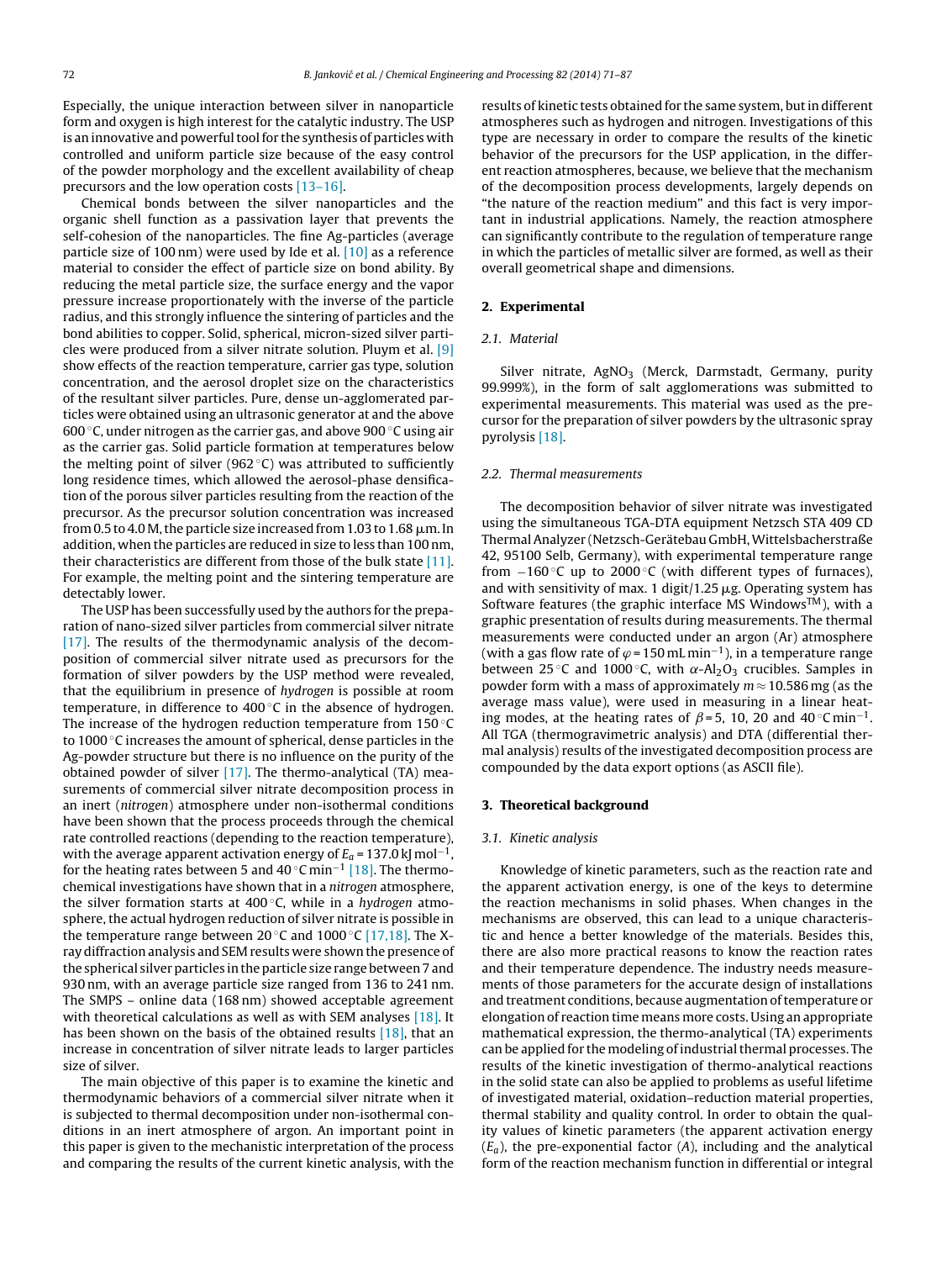<span id="page-2-0"></span>form ( $f(\alpha)$  or  $g(\alpha)$  (where  $\alpha$  represents the extent of conversion)) – the kinetic 'triplet'  $[19]$ ) from thermal analysis data, the combined use of the simultaneous thermogravimetric and differential thermal analysis (TGA–DTA) was advocated.

The mathematical methods to process the thermo-analytical data can be divided into the model-fitting and model-free (isoconversional) methods  $[20,21]$ . The model fitting approach has the advantage that only one TA measurement is needed. On the other hand, this approach suffers from an inability to determine the reaction model function uniquely  $[20,22]$ . In spite of this unreliability, it is a quick method to become a first indication of possible values for the kinetic parameters. The alternative model-free methodology is based on the isoconversional principle. The use of these methods helps to avoid the problems that originate from the ambiguous evaluation of the reaction model. The model-free methodology allows the determination of the dependence of the apparent activation energy on the extent of conversion and permits reliable mechanistic conclusions to be drawn [\[20,22\].](#page-15-0) A negative aspect is the need for at least three TA experiments what makes it more time consuming.

In the presented study, we combined the model-fitting and model free approaches, with the use of different kinetic evaluations, in order to determine reliable kinetic mechanism of the non-isothermal decomposition process of silver nitrate as precursors for the USP procedure. Kinetic analysis was given on the basis of ICTAC Kinetics Committee recommendations for performing kinetic computations [\[23\].](#page-15-0)

## 3.1.1. Model-free (isoconversional) kinetic approach

The kinetic analysis of solid-state thermal decomposition is usually given by Eq.  $(1)$  [\[20\]:](#page-15-0)

$$
\frac{d\alpha}{dt} = A \cdot \exp\left(-\frac{E_a}{RT}\right) \cdot f(\alpha) \tag{1}
$$

where  $d\alpha/dt$  is the rate of decomposition,  $\alpha$  is the extent of conversion (the degree of decomposition) which is defined as  $\alpha$  = (m $_0$  – m $_t$ )/(m $_0$  – m $_f$ ), where m $_0$  and m $_f$  are the initial and final masses of the sample under decomposition, respectively, and  $m_t$  is the mass of the sample at time  $t$  (or temperature,  $T$ );  $A$  is the preexponential factor  ${\rm [min^{-1}]}$ ,  $E_a$  is the apparent activation energy [kJ mol<sup>-1</sup>], R is the gas constant 8.314 [J mol<sup>-1</sup> K<sup>-1</sup>], T is the absolute temperature [K], and  $f(\alpha)$  is a mathematical model function of the kinetics, which depends on the reaction type and reaction mechanism.

Taking into account the heating rate  $\beta = dT/dt$  under the nonisothermal condition, the kinetic analysis of solid-state thermal decomposition can be described by Eq. (2), in the following form:

$$
\frac{d\alpha}{dt} \equiv \beta \cdot \frac{d\alpha}{dT} = A \cdot \exp\left(-\frac{E_a}{RT}\right) \cdot f(\alpha),\tag{2}
$$

where the integral form of Eq.  $(2)$  can be presented as:

$$
g(\alpha) = \int_0^{\alpha} \frac{1}{f(\alpha)} d\alpha = \frac{A}{\beta} \int_0^T \exp\left(-\frac{E_a}{RT}\right) dT = \frac{A}{\beta} \cdot I(E_a, T). \tag{3}
$$

In Eq. (3),  $g(\alpha)$  is the integral form of the model function that does not depend on the heating rate used. Integration of Eq. (2) involves solving the temperature integral in Eq. (3). Since the integral  $I(E_a,T)$  in Eq. (3) does not have an analytical solution it can be solved using either approximations or numerical integration. One of the simplest approximations by Doyle's [\[24\]](#page-15-0) gives rise to the following Eq. (4), which is used in frequency applied method, known as the Ozawa–Flynn–Wall (OFW) isoconversional method [\[25,26\]:](#page-15-0)

$$
\ln \beta = \ln \left[ \frac{AE_a}{Rg(\alpha)} \right] - 5.331 - 1.052 \cdot \frac{E_a}{RT}
$$
 (4)

According to this method, the apparent activation energy  $(E_a)$  is calculated at given values of conversion ( $\alpha$ ) from a plot of ln  $\beta$  versus 1/T. It is important that this method provides estimation of  $E_a$  at every selected and constant  $\alpha$  value ( $\alpha$  = const.) without knowledge of the specific reaction function. The OFW method assumes that  $E_a$ is constant, thus a systematic error in the estimation of  $E_a$  should be expected, whenever  $E_a$  varies with  $\alpha$  [\[27\].](#page-15-0) If the results show a change in  $E_a$  during the progress of reaction, the variable separation used in this method becomes invalid.

Use of another asymptotic approximation for the temperature integral yielded the following equation, known as the Kissinger–Akahira–Sunose (KAS) method [\[28,29\]:](#page-15-0)

$$
\ln\left(\frac{\beta}{T^2}\right) = \ln\left[\frac{AR}{E_a g(\alpha)}\right] - \frac{E_a}{RT}
$$
\n(5)

Evaluation of the apparent activation energy is achieved from the plot of  $\ln(\beta/T^2)$  versus 1/T at constant values of  $\alpha$  ( $\alpha$  = const.) and the heating rate,  $\beta$ .

The nextisoconversional integral method was proposed by Tang (T) [\[30\],](#page-15-0) with a more precise formula for the temperature integral which is as follows:

$$
\ln\left(\frac{\beta}{T^{1.894661}}\right) = \ln\left[\frac{AE_a}{Rg(\alpha)}\right] + 3.635 - 1.894661 \ln E_a
$$

$$
-1.00145033 \cdot \frac{E_a}{RT}
$$
(6)

The apparent activation energy ( $E_a$ ) at a particular value of  $\alpha$  can be estimated by plotting  $\ln(\beta/T^{1.894661})$  versus 1/T across different heating rate values. The pre-exponential factor (A), as in the case of the two previous model-free methods, can be calculated only when we know the analytical form of the function  $g(\alpha)$ .

The isoconversional differential method suggested by Friedman (FR) [\[31\],](#page-16-0) shown in Eq. (7) is obtained by simple rearrangement of Eq. (2):

$$
\ln\left(\frac{d\alpha}{dt}\right) \equiv \ln\left[\beta\left(\frac{d\alpha}{dT}\right)\right] = \ln[A \cdot f(\alpha)] - \frac{E_a}{RT}.
$$
 (7)

Eq. (7) provides  $E_a$  value by the slope of the graph of  $ln(d\alpha/dt)$ versus  $1/T$  at each specific extent of conversion ( $\alpha$ ). Although no approximations are introduced in Eq. (7), the Friedman method is affected by significant numerical instability and noise interference because it employs instantaneous rate values and uses the differential term  $d\alpha/dt$  in the numerical calculations. Therefore, the Vyazovkin (V) method was developed to eliminate the systematic error in  $E_a$ , when it varies with  $\alpha$  [\[32\].](#page-16-0)

Vyazovkin [\[32\]](#page-16-0) has developed an advanced non-linear procedure that performs integrations over small conversion intervals,  $\Delta \alpha \approx 0.01$ , where  $E_a$  is considered constant. Then, for a series of n experiments at the different heating rates,  $E_a$  is determined for each interval as the value that minimizes the function given by Eq. (9). Systematic errors associated with major integrations are then minimized by this method  $[32]$ , and can be represented by the following set of equations:

$$
J[E_{a\alpha}, T(t_{\alpha})] = \int_{t_{\alpha} - \Delta\alpha}^{t_{\alpha}} \exp\left(-\frac{E_{a\alpha}}{RT(t)}\right) dt, \tag{8}
$$

and

$$
\sum_{i=1}^{n} \sum_{j \neq i}^{n} \frac{J\left[E_{\alpha\alpha}, T_{i}(t_{\alpha})\right]}{J\left[E_{\alpha\alpha}, T_{j}(t_{\alpha})\right]} = \min., \tag{9}
$$

where indexes i and j in Eq.  $(9)$  denote different heating rates, while  $n$  is the total number of the heating rates, and  $J$  represents the temperature integral (Eq.  $(8)$ ). Eq.  $(9)$  is formulated such that it is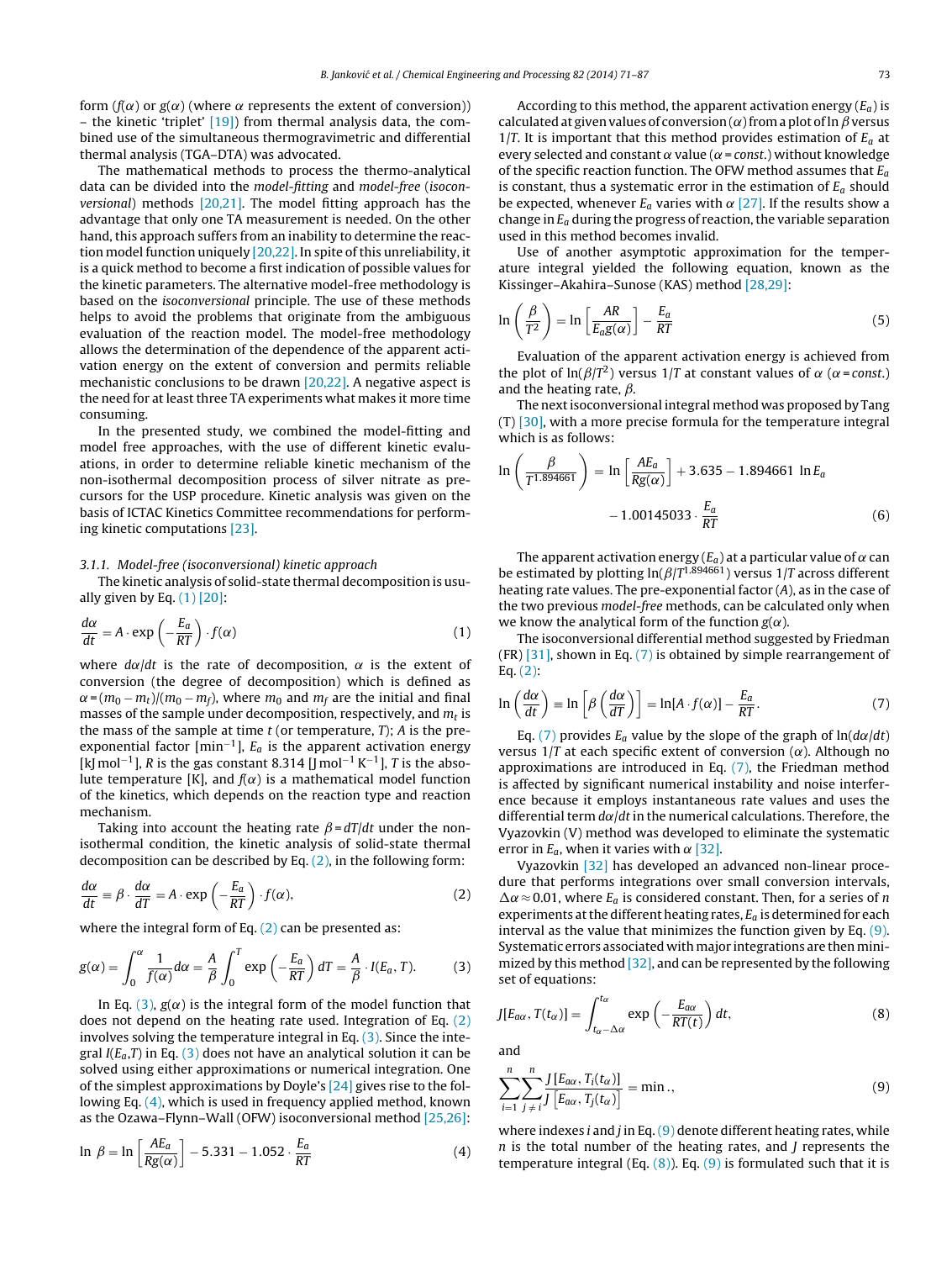<span id="page-3-0"></span>possible for the integration in Eq.  $(8)$  to be performed over small steps of  $\Delta \alpha$ . In the current study, we have used step of  $\Delta \alpha$  = 0.01, in strictly characterized conversion frontiers, from 5% to 95% of total decomposition. The integral presented by Eq. [\(8\)](#page-2-0) can be evaluated numerically, using the trapezoidal rule, for a set of experimental heating programs. This approach severely reduces the systematic error observed in other integral methods which are essentially integrated using  $\Delta \alpha = \alpha$ .

### 3.1.2. Model-fitting kinetic approach

One of the best-known method's that belongs to the group of the model-fitting methods is precisely the Coats and Redfern (CR) [\[33\]](#page-16-0) kinetic procedure, for the estimation of the kinetic parameters. This method utilizes the asymptotic series expansion for approximating the temperature integral giving

$$
\ln\left[\frac{g(\alpha)}{T^2}\right] = \ln\left[\frac{AR}{\beta E_a}\left(1 - \frac{2R}{E_a}\bar{T}\right)\right] - \frac{E_a}{RT}
$$
(10)

where  $\bar{T}$  is the mean experimental temperature. Since  $E_a$  is in kJ mol $^{-1}$ , then there is usually present inequality 2R $\bar{T}/E_a \ll 1$  [\[34\],](#page-16-0) Eq.  $(10)$  is reduced to Eq.  $(11)$  as:

$$
\ln\left[\frac{g(\alpha)}{T^2}\right] = \ln\left(\frac{AR}{\beta E_a}\right) - \frac{E_a}{RT}
$$
\n(11)

Plotting the left-hand side of Eq.  $(11)$ , which includes the reaction model function  $g(\alpha)$  versus 1/T fives  $E_a$  and A from the slope and the intercept, respectively. This method requires only the relative mass of the sample, from which  $g(\alpha)$  is determined as a function of decomposition temperature to determine the apparent activation energy of the process. Generally, the model that gives the best linear regression fit is selected as the chosen model. The various analytical forms of model function  $g(\alpha)$  were derived on the basis of physical and geometrical considerations, and they existin the literature [\[19,20,23,35,37\].](#page-15-0) It should be noted that it has been shown [35,36], that the CR method in the case of the investigated processes which show the simple reaction mechanisms, the plot of  $\ln[g(\alpha)/T^2]$ versus 1/T will be linear for many reaction kinetic models and the reaction mechanism can not be truly recognized. On the other hand, for the processes having very complex mechanisms (with multiple reaction stages), the plot of ln[g( $\alpha$ )/T<sup>2</sup>] versus 1/T will not be linear and the CR method is not valid for kinetic analysis to find the appropriate kinetic model and the reliable kinetic parameters.

The kinetic composite methods presuppose one single set of the kinetic parameters for all conversions and the heating rates. In this way all the experimental data can be superimposed in one single master curve.

The composite integral method (I) [\[38,39\]](#page-16-0) is based on the Coats and Redfern (CR) equation, which is rewritten as follows:

$$
\ln\left[\beta \cdot \frac{g(\alpha)}{T^2}\right] = \ln\left(\frac{AR}{E_a}\right) - \frac{E_a}{RT}
$$
\n(12)

For each form of considered  $g(\alpha)$  function, the curve, the curve  $\ln[\beta\text{-}g(\alpha)/T^2]$  versus 1/T was plotted for the experimental data obtained at the different heating rates. In this case, then we choose the kinetic model for which the data falls in a single master straight line and which gives the best linear regression coefficient. The single set of kinetic parameters (A and  $E_a$ ), can be obtained from the intercept and the slope of the straight line.

The differential version of this method (the composite differential method (I))  $[40]$  is based directly on Eq.  $(2)$ :

$$
\ln\left[\frac{(d\alpha/dt)}{f(\alpha)}\right] = \ln(A) - \frac{E_a}{RT}
$$
\n(13)

For a given reaction model function  $(f(\alpha))$  and heating rate, the linear plot of  $ln[(d\alpha/dt)/f(\alpha)]$  versus 1/T, allow us to get the single set of kinetic parameters (A and  $E_a$ ) from the intercept and the slope of the straight line. The data for different heating rates must be grouped together in a single relation, from which, the single set of kinetic parameters is calculated.

# 3.1.3. The critical temperature  $(T_c)$  for thermal decomposition process

Based on the multiple non-isothermal DTA curves obtained at four different heating rates (5, 10, 20 and  $40 °C min^{-1}$ ), the values of the onset (initial)  $(T_i)$ , and the peak temperature  $(T_p)$  can be estimated for considered decomposition process. On the basis of the functional dependence between  $T_i$  and  $\beta$ , and for the zero approximation of the heating rate (when  $\beta \rightarrow 0^{\circ}$ C min<sup>-1</sup>), the critical temperature  $(T_c)$  for investigated decomposition process  $(T_c)$ represents the important thermal stability parameter, which can be defined as the lowest temperature to which the investigated material may be heated without undergoing thermal decomposition) can be calculated from the following equation [\[41,42\]:](#page-16-0)

$$
T_c = \frac{E_a^{OFW} - \sqrt{(E_a^{OFW})^2 - 4 \cdot E_a^{OFW} R \cdot T_i^{\beta \to 0}}}{2 \cdot R}
$$
 (14)

where  $E_a^{OFW}$  is the value of the apparent activation energy calculated by OFW method,  $T_i^{\beta \to 0}$  represents the value of the onset (initial) temperature for  $\beta \!\to\! 0^{\,\circ}\mathsf{C}\,\mathsf{min}^{-1}$ , and R is the gas constant. The value of  $T_i^{\beta\rightarrow 0}$  can be estimated from relation between  $T_i$  and  $\beta$  corresponding to  $\beta \rightarrow 0^{\circ}$ C min<sup>-1</sup>. Therefore, the determination of  $T_c$  is a good way to gain thermal stability and determining the threshold for temperature-stress in the case of tested system.

The Arrhenius equation can be expressed with  $E_a^{OFW}$  (the average value of  $E^{OFW}_a$  ) and  $\ln A_{OFW}$  (the average value of  $\ln A_{OFW}$  from Eq. [\(4\),](#page-2-0) and for determined analytical form of the function  $g(\alpha)$ ) as follows:

$$
\ln(k)_{critical} = \ln A_{OFW} - \frac{E_a^{OFW}}{RT_c}
$$
\n(15)

The above equation can be used to estimate the rate constant at the critical temperature  $((k)_{critical})$ .

# 3.1.4. Determination of the reaction mechanism

3.1.4.1. The master plot method. According to this method [\[43,44\],](#page-16-0) the master plots can be drawn based on either the integral or the differential form of the kinetic equation describing decomposition by using the concept of the generalized time,  $\theta$ . From the integral kinetic equation the following equation can be obtained using a reference point at  $\alpha$  = 0.50:

$$
\frac{g(\alpha)}{g(0.50)} = \frac{\theta}{\theta_{0.50}}.
$$
\n(16)

During non-isothermal experiments at a linear heating rate, the right-hand side of Eq.  $(16)$  can be calculated by following expression:

$$
\frac{\theta}{\theta_{0.50}} = \frac{p(x)}{p(x_{0.50})},\tag{17}
$$

where for the function  $p(x)(x) = E_a/RT$  is the reduced apparent activation energy), the fourth rational approximation of Senum and Yang [\[45,46\]](#page-16-0) corrected by Flynn was used in our calculation procedures, and which allows an accuracy of better than  $10^{-5}$ % [\[43\].](#page-16-0)

3.1.4.2. The invariant kinetic parameters (IKP) method. The method of invariant kinetic parameters (IKP)  $[47]$  makes use of the socalled "compensation effect" that is observed when a model-fitting method is applied to a single-heating rate run. The IKP method allows us to perform the "true" kinetic model  $[48]$ . Accordingly, sets of lnA and  $E_a$  parameters are obtained at different heating rates  $\beta$ , using the Coats and Redfern (CR) method (Eq. (11)). Algebraic expressions for  $g(\alpha)$  functions, for the most frequently used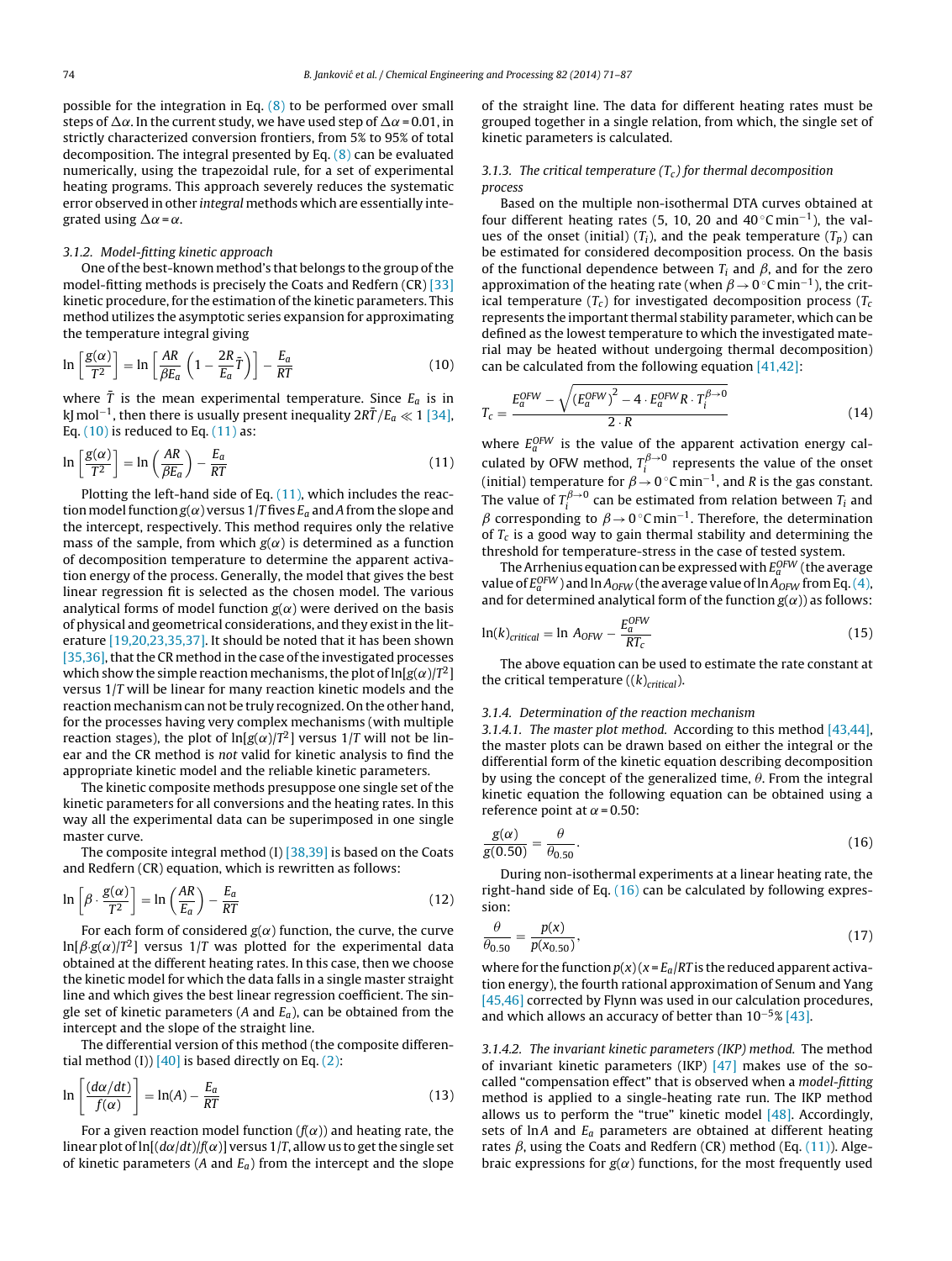<span id="page-4-0"></span>mechanisms are known in the literature [\[19,20,23,35,37\].](#page-15-0) For each theoretical kinetic model,  $g(\alpha)$ , and at each heating rate,  $\beta$ , from the slope and the intercept of the plots  $ln[g(\alpha)/T^2]$  versus 1/T, the kinetic parameters  $E_a$  and lnA can be evaluated.

If the compensation effect between  $\ln A$  and  $E_a$  exists, then by plotting  $\ln A$  against  $E_a$ , the straight lines should be obtained for each heating rate, according to

$$
\ln A = a_v^* + b_v^* \cdot E_a \tag{18}
$$

These lines should intersect in a point that corresponds to the "true" values of  $E_a$  and A for the "true" kinetic model, which were called by Lesnikovich and Levchik the invariant kinetic parameters,  $E_{a,inv}$  and  $A_{inv}$  [\[47\].](#page-16-0)

Due to the fact that certain variations of the experimental conditions determine regions of intersection, the intersection is only approximate. Therefore, in order to eliminate the influence of experimental conditions on the determination of  $A_{inv}$  and  $E_{a,inv}$ , they are determined from the slope and intersect of the so-called supercorrelation relation in the form:

$$
a_v^* = \ln A_{inv} - b_v^* \cdot E_{a, inv}.\tag{19}
$$

It should be noted here that the IKP method can be used only if  $E_a$  does not depend on  $\alpha$  (i.e. whether the process can be described as the single-step kinetics [\[23\]\).](#page-15-0) This can be checked by application of isoconversional methods and making sure that  $E_{a,\alpha}$  does not vary significantly with  $\alpha$ . It should also be noted that when when choosing the reaction (kinetic) models for calculation of  $\ln A$  and  $E_a$  (Eq. (18)), it is advisable to pick a set of models that yields a wide range of the lnA and  $E_a$  values. The wider the range, the smaller the error in determining the parameters of the compensation effect,  $a_v^*$  and  $b_v^{\ast}$  [\[23\].](#page-15-0) It is important to use a wider range of the heating rates to secure smaller errors in estimating of  $\ln A_{inv}$  and  $E_{a,inv}$  [\[23\].](#page-15-0)

Furthermore, the IKP method can be used for the numerical evaluation of the  $f_{inv}(\alpha)$  function by introducing the values of the invariant kinetic parameters,  $E_{a,inv}$  and  $A_{inv}$ , into the following equation of the form:

$$
f_{inv}(\alpha) = \frac{(d\alpha/dt)}{A_{inv} \cdot \exp(-(E_{a,inv}/RT))}
$$
(20)

where  $f_{inv}(\alpha)$  represents the invariant kinetic function for investigated decomposition process.

The accurate determination of the reaction model and the pre-exponential factor can be accomplished by using the applied compensation effect (Eq.  $(18)$ ). For this purpose, the A and  $E_a$  values are used to determine the  $a^*_{\nu}$  and  $b^*_{\nu}$  parameters of the compensation effect. Then, substitution of the model-free apparent activation energy ( $E_{a,mf}$ ) into Eq. (18) gives a model-free estimate for the preexponential factor,  $A_{mf}$ , in the form:

$$
\ln A_{mf} = a_v^* + b_v^* \cdot E_{a, mf} \tag{21}
$$

The determination of the reaction model requires that a variation of  $E_{a,\alpha}$  with  $\alpha$  to be negligible so that the  $E_{a,\alpha}$  dependence can be replaced with a single average value,  $E_{a, mf}$ . Once both,  $E_{a, mf}$  and  $A_{mf}$ have been determined, one can numerically reconstruct the reaction model in either integral or the differential form. The integral form can be reconstructed by substituting the values of  $E_{a,mf}$  and  $A_{mf}$  into Eq.  $(3)$  that takes the following form  $[23]$ :

$$
g(\alpha) = \frac{A_{mf}}{\beta} \int_{0}^{T_{\alpha}} \exp\left(-\frac{E_{a, mf}}{RT}\right) dT.
$$
 (22)

Eq. (22) allows us to obtain a set of numerical values of  $g(\alpha)$  corresponding to different values of  $\alpha$ . The resulting numerical values of  $g(\alpha)$  should not demonstrate any significant variation with  $\beta$  giving rise to a single dependence of  $g(\alpha)$  on  $\alpha$ . The analytical form of reaction model can then be established by plotting the numerical values of  $g(\alpha)$  against the theoretical dependencies, obtained from the  $g(\alpha)$  equations representing the reaction models, and finding best matching with theoretical dependence.

The corresponding rate constant for investigated decomposition process can be found from the modified equation of the compensation effect, using the values of the peak temperature  $(T_p)$ , in the analytical form as:

$$
\ln A = \ln \left[ \frac{E_a \cdot (\beta)_{const.}^p}{R \cdot T_p^2} \right] + \frac{E_a}{RT_p} \tag{23}
$$

where the kinetic parameters  $\ln A$  (left-hand side of Eq. (23)) and  $E_a$  (in square brackets in the right-hand side of Eq. (23)) are associated with some special model-free (peak) isoconversional method, such as the Kissinger method [\[28\]](#page-15-0) (in other words, it is considered that these values are derived primarily from the Kissinger method), while  $(\beta)_{const.}^p$ , represents the corresponding value of the heating rate, where we look at the value of  $T_p$ . The term  $E_a \cdot (\beta)_{const.}^p / R \cdot T_p^2$ is the rate constant  ${\rm [min^{-1}]}$  of the process observed at each  $T_p$ .

# 3.1.5. Determination of the pre-exponential factor using values of  $\alpha_p$  and  $T_p$

The  $\alpha_p$  values ( $\alpha_p$  represents the conversion value that had been achieved in  $T_p$ ) can provide some extra help in identifying appropriate reaction models for experimental data  $[44]$ . Once the reaction model has been identified, the pre-exponential factor (A) is determined from the following equation [\[23\]:](#page-15-0)

$$
A = -\frac{\beta \cdot E_a}{R \cdot T_p^2 f'(\alpha_p)} \exp\left(\frac{E_a}{RT_p}\right) \tag{24}
$$

where  $E_a$  represents the average value of the apparent activation energy, calculated by the model-free (isoconversional) approach (Section [3.1.1\),](#page-2-0) while the subscript  $p$  denotes the values attached to the maximum of the differential kinetic curve obtained at a given heating rate,  $\beta$ ;  $f(\alpha)$  represents the corresponding value of  $df(\alpha)/d\alpha$ function in the singularity corresponding to the  $\alpha_p$  value.

#### 3.1.6. The kinetic predictions of investigated process

Kinetic prediction procedure represents the most important practical application of kinetic analysis. The purpose of kinetic analysis is to parameterize the process rate in terms of such variables as the temperature, the extent of conversion and sometimes pressure. The parameterization is accomplished by evaluating parameters of the equations that describe the effect of the variables on the process rate [\[23\].](#page-15-0) From such analysis, the important parameter can be evaluated – this is so-called the lifetime. The lifetime of a material is the time after which the material loses its properties to such extent that it cannot fulfill efficiently the function for which it was created [\[23,49\].](#page-15-0) All materials change their properties to some extent when exposed to heat. Usually it is necessary to define some limiting extent of decay beyond which the material becomes unusable, e.g., 5% decay relative to the initial value that would be equivalent to reaching  $\alpha$  = 0.05, and in this case we mark the lifetime as  $t_{0.05}$  or  $t_{5\%}$ 

In the case of a single-step process taking place under isothermal conditions (the constant operating temperature,  $T<sub>o</sub>$ ), the time to reach a given conversion, can be expressed through the following equation:

$$
t_{\alpha} = \frac{g(\alpha)}{A \exp(-(E_a/RT_o))}
$$
\n(25)

Eq. (25) can be used to predict the lifetime of investigated material under isothermal conditions at the operating temperature  $T<sub>o</sub>$ . The prediction requires knowledge of the kinetic triplet for the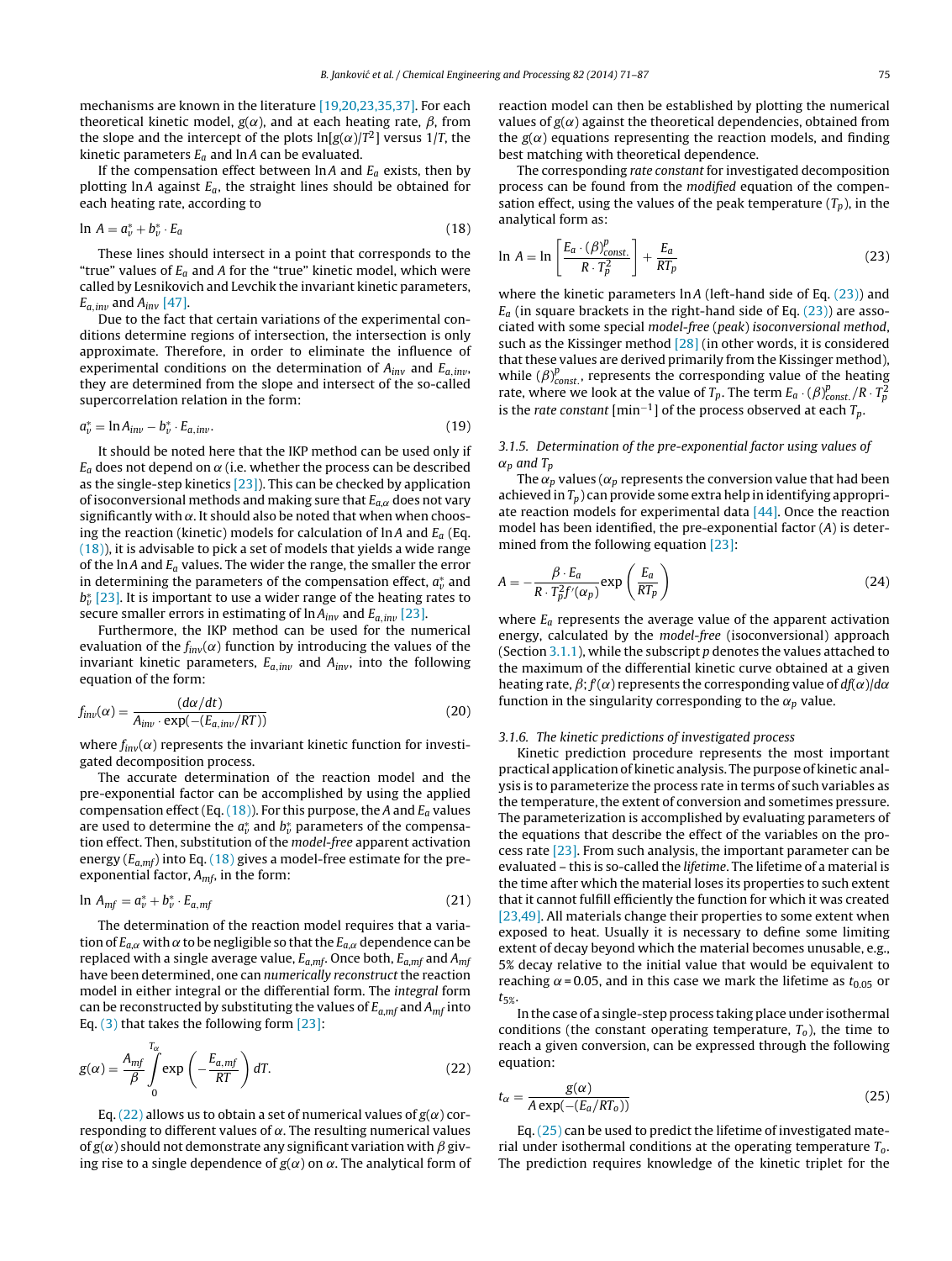<span id="page-5-0"></span>considered process. The kinetic triplet can be determined from either isothermal or non-isothermal experiments.

In the case of "model-free predictions", we have the elimination of the kinetic model  $g(\alpha)$  in Eq. [\(25\).](#page-4-0) The "model-free predictions" are not limited to a given form of  $g(\alpha)$  function, and are applicable to to the processes for which  $E_{a,\alpha}$  varies with  $\alpha$ , then these predictions generally produce more reliable estimates for the lifetime,  $t_{\alpha}$ . In the case of "model-free prediction", the following equations apply:

$$
t_{\alpha} = \frac{\int_{0}^{T_{\alpha}} \exp(-(E_{a,\alpha}/RT))dT}{\beta \cdot \exp(-(E_{a,\alpha}/RT_{o}))}
$$
\n(26)

and

$$
t_{\alpha} = \frac{J\left[E_{a,\alpha}, T(t_{\alpha})\right]}{\exp(-(E_{a,\alpha}/RT_{o}))}.
$$
\n(26a)

where the last equation is adaptable for the arbitrary heating programs [\[23\].](#page-15-0)

As one of the important factors that affect the accuracy and reliability of the kinetic prediction is the experimental temperature range. In this sense, the experimental temperature range should be brought as close as possible to the temperature range of predictions. An important fact should be noted, that prior to the commission of predictions, it should be checked whether the experimentally evaluated kinetic parameters can be used to reconstruct accurately the experimental data that were used to evaluate the mentioned parameters.

#### 3.2. Thermodynamic analysis

From the activated complex theory (transition state) of Eyring [\[50–53\],](#page-16-0) the following general equation may be written:

$$
A = \left(\frac{e\chi k_B T_p}{h}\right) \cdot \exp\left(\frac{\Delta S^{\neq \circ}}{R}\right) \tag{27}
$$

where A is the pre-exponential factor (where A can be obtained from Eq. [\(24\)\),](#page-4-0) e is the Neper number (e = 2.7183),  $\chi$  is the transition factor, which is unity for monomolecular reactions,  $k_B$  is the Boltzmann constant ( $k_{\mathcal{B}}$  = 1.38065  $\times$  10 $^{-23}$  J K $^{-1}$  ),  $h$  is the Planck constant (h=6.62607  $\times$  10<sup>–34</sup> J s $^{-1}$  ), and  $T_p$  represents the peak temperature from the DTA curve. The change of the entropy may be calculated according to the following formula:

$$
\Delta S^{\neq} \circ = R \cdot \ln \left( \frac{A \cdot h}{e \cdot \chi \cdot k_B \cdot T_p} \right). \tag{28}
$$

Since

$$
\Delta H^{\# \circ} = E_a^* - R \cdot T_p \tag{29}
$$

when  $E^*_a$  represents the apparent activation energy calculated by the model-free (isoconversional) method. The changes of the enthalpy ( $\Delta H^{\neq\,\circ}$ ) and the Gibbs free energy ( $\Delta G^{\neq\,\circ}$ ) for the activated complex formation from the reagent can be calculated using the well-known thermodynamic equation:

$$
\Delta G^{\neq \circ} = \Delta H^{\neq \circ} - T_p \cdot \Delta S^{\neq \circ} \tag{30}
$$

The heat of activation ( $\Delta H^{\neq}$ °), the entropy of activation (  $\Delta S$   $\neq$   $\circ$  ), and the free energy of activation of the decomposition process ( $\Delta G^{\neq \circ}$ ) were calculated at T=T<sub>p</sub>, where T<sub>p</sub> is very important thermal analysis parameter.

In addition, the thermodynamic parameters (  $\Delta H^{\neq\,\circ}$  ,  $\Delta S^{\neq\,\circ}$  and  $\Delta G^{\neq \circ}$ ) can be calculated from the equation, which includes the variation of the thermodynamic equilibrium constant  $(K_0)$ , in the form as:

$$
\ln K_o = \frac{\Delta S^{\neq o}}{R} - \frac{\Delta H^{\neq o}}{RT},\tag{31}
$$

and

$$
\Delta G^{\neq \circ} = -RT \ln K_0 \tag{32}
$$

where  $K_o^T$  at considered particular reaction temperature T can generally be expressed as:

$$
K_0^T = \exp\left(-\frac{\Delta G^{\neq \circ}, T}{RT}\right),\tag{33}
$$

and where  $\Delta H^{\neq}$  °,  $\Delta S^{\neq}$  ° and  $\Delta G^{\neq}$  ° have dimensions of kJ mol<sup>-1</sup>, kJ mol<sup>−1</sup> K<sup>−1</sup> and kJ mol<sup>−1</sup>, respectively. The values of  $\Delta H^{\neq\,\circ}$  and  $\Delta S^{\neq \circ}$  can be obtained from the slope and intercept of the plot of  $\ln K_0$  against (1/T) (Eq. (31)). The temperatures T in Eq. (31) represent selected operating temperatures that are characteristic for a given equilibrium constants accompanying the decomposition process under study.

## 4. Results and discussion

#### 4.1. Thermal characterization

Fig. 1 shows TGA–DTA curves recorded at  $\beta$  = 20 °C min<sup>-1</sup>, for non-isothermal decomposition process of a commercial silver nitrate in an argon (Ar) atmosphere. All thermo-analytical (TA) curves are presented up to a temperature of 700 ◦C, because the above mentioned temperature any changes are not observed (the complete saturation was observed in all curves).

The investigated sample shows a very small mass loss (which is exactly 0.19%) in the temperature range from 30 to 200 $\degree$ C (TGA – Fig. 1). From Fig. 1 we can see that the first, rather broader endothermic peak located at 160 $\degree$ C, can be attributed to the phase transition (II  $\rightarrow$  I transition) in AgNO<sub>3</sub>, which is usually accompanied by changes in crystallographic, thermodynamic, electrical and optical properties  $[54-57]$ . In addition, we can see that there is an overlapping of the first endothermic peak with the following endothermic (less intense) peak, located at approximately 210 ◦C (Fig. 1). The aforementioned peak can be attributed to the melting process of AgNO<sub>3</sub> [\[58,59\].](#page-16-0) The peak marked by "I" in Fig. 1 actually corresponds to the completion of melting process.

It can be seen from Fig. 1 that after the above mentioned transformations of  $AgNO<sub>3</sub>$ , we can notice the presence of endothermic



**Fig. 1.** TGA–DTA curves recorded at  $\beta$ =20 °C min<sup>-1</sup>, for non-isothermal decomposition process of a commercial silver nitrate in an argon (Ar) atmosphere.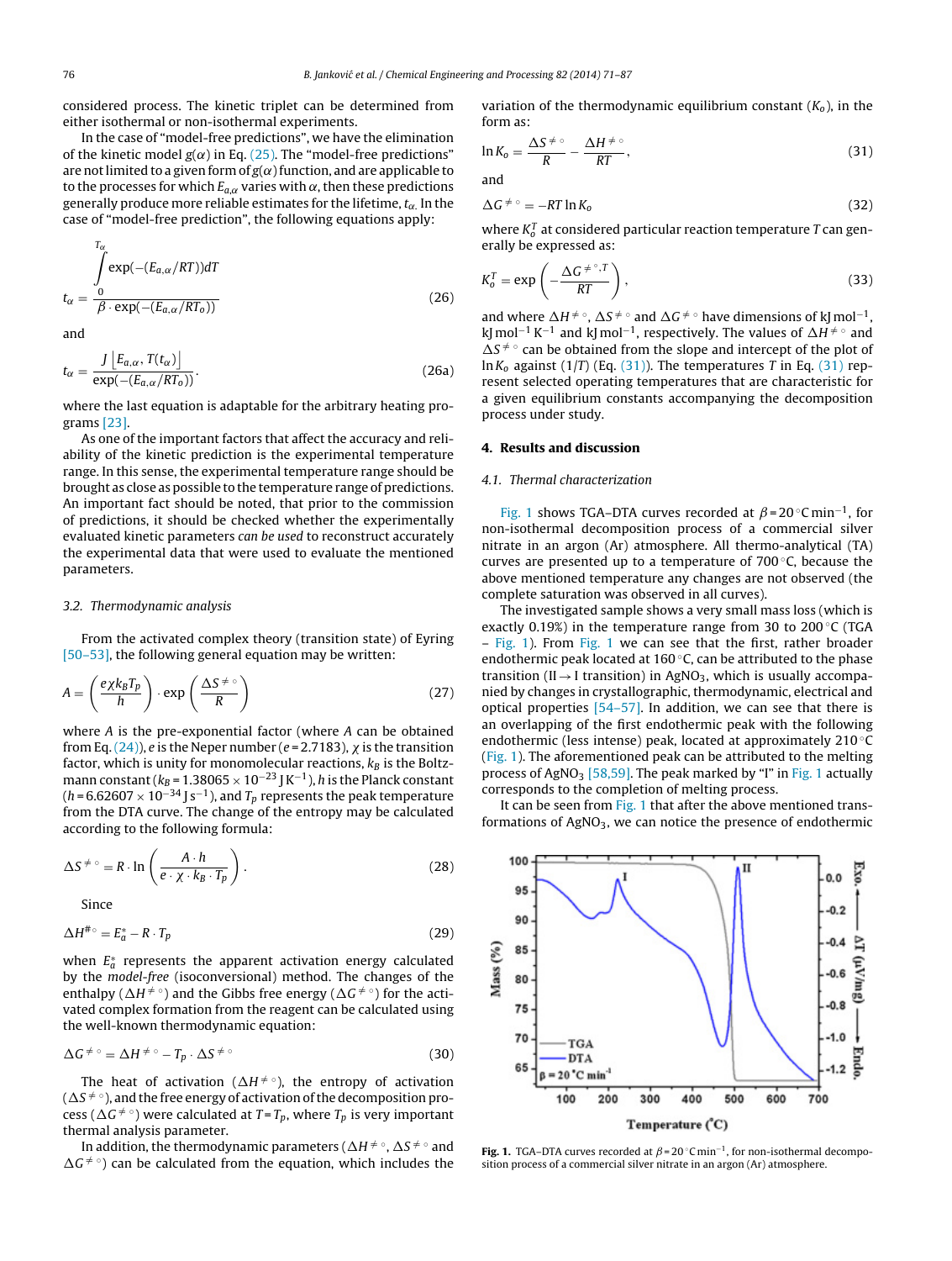#### <span id="page-6-0"></span>Table 1

The values of characteristic peak temperatures  $(T_p)$  attached with a *main* decomposition process, together with values of  $\alpha_p$  (conversions at  $T_p$ ) and the residual mass losses ( $\Delta m$ %), at the different heating rates ( $\beta$ =5, 10, 20 and 40 °C min<sup>-1</sup>), for the non-isothermal decomposition of commercial silver nitrate in an argon (Ar) atmosphere.

| $\beta$ (°C min <sup>-1</sup> ) | $T_p$ (°C) <sup>a</sup> | $\alpha_p$ | $\Delta m$ (%) $^{\rm b}$ |
|---------------------------------|-------------------------|------------|---------------------------|
| 5                               | 454.70                  | 0.697      | 63.20                     |
| 10                              | 480.25                  | 0.686      | 63.18                     |
| 20                              | 491.92                  | 0.661      | 63.00                     |
| 40                              | 519.69                  | 0.637      | 62.75                     |
| Average                         | 486.64                  | 0.670      | 63.03                     |

<sup>a</sup>  $T_p$  from DTG curves.

 $\Delta m$  from TG curves.

effect (after the temperature of 405 $\degree$ C), which is characterized by the peak located at 468  $\degree$ C. It should be noted that the boiling point of AgNO<sub>3</sub> is 444  $\degree$ C and a boiling is immediately followed by the decomposition process. On the other hand, the peak located at 508 ◦C (marked by "II" in [Fig.](#page-5-0) 1) is situated at a temperature higher than the temperature at which the decomposition of  $AgNO<sub>3</sub>$  is finished. The change of DTA signals around temperature of 500 ◦C may belong to the change of heat capacity  $[60]$ . The residual mass loss of the sample, at a given heating rate  $(Fig. 1)$  $(Fig. 1)$ , after the formation of the final product, is exactly 63.00%.

It should be noted that the appearance of the endothermic process in the "central" temperature region ([Fig.](#page-5-0) 1) could be attributed to the appearance of "intermediary compounds" (probably metal oxide), and the consumptionof additional energy cleaving the covalent bonds present in the metal oxide. However, this view on the given decomposition process, in this phase of testing, it would be too speculative, since the present system (depending on the reaction atmosphere (whether in terms of inert gases such as  $N_2$ , Ar or the oxidation protection (oxygen)) and the experimental parameters (such as heating rate and partial pressures of gases released during the process)) may exhibit different reaction pathways, given with an previous research by Makela et al. [\[61\].](#page-16-0) Therefore, it is necessary to perform a detailed kinetic analysis, including a combination of various kinetic procedures, in order to consider a general and practically applicable mechanistic picture of the entire process.

Table 1 shows the values of characteristic peak temperatures  $(T_p)$  attached with a *main* decomposition process ([Fig.](#page-5-0) 1), together with values of  $\alpha_p$  (conversions at  $T_p$ ) and the residual mass losses ( $\Delta m$  (%)), at the different heating rates (5, 10, 20 and 40 °C min<sup>-1</sup>). The values of  $T_p$  in Table 1 were obtained from the experimental DTG curves at the different heating rates, and these curves are presented in Fig. 2. We can see that all DTG peaks (Fig. 2) are located in the temperature range of  $\Delta T = 400-550$  °C at all considered heating rates (5, 10, 20 and 40  $^{\circ}$ C min<sup>-1</sup>).

From Table 1 we can see that with an increasing of heating rate ( $\beta$ ), the values of  $T_p$  shifted to a higher decomposition temperature zone. In addition, the values of  $\alpha_p$  vary in the range from  $0.637$  (40 °C min $^{-1}$  ) to 0.697 (5 °C min $^{-1}$  ), with average value which amounts  $\alpha_p$  (av.) = 0.670. On the other hand, the residual mass loss  $(\Delta m (\%))$  of the investigated samples varies very little with the heating rate, with the characteristic average value of  $\Delta m$  (av.) = 63.03% (Table 1). All identified  $T_p$  values observed on the DTG curves are shifted to higher temperatures with increasing the heating rate, indicating a typical thermal-activated process. It should be noted that the value of  $\alpha_p$  can be used for preliminary identification of the reaction mechanism, based on the theoretical ranges in which the values of  $\alpha_p$  vary with the heating rate [\[62\].](#page-16-0) The values of  $\alpha_p$ shown in Table 1, may includes the various reaction models, such as the power law models with nucleation type of reactivity (Avrami-Erofeev), through the diffusion (Dn) and geometrical models (the contracting type of kinetic models  $(Rn)$  [\[62,63\].](#page-16-0) However, with this



**Fig. 2.** DTG curves recorded at  $\beta$ =5, 10, 20 and 40 °C min<sup>-1</sup>, for non-isothermal decomposition process of a commercial silver nitrate in an argon (Ar) atmosphere.

approach, we need to be very careful, because if we rely only on the value of  $\alpha_p$  in order to identify the reaction mechanism, our conclusions may lead us to a fundamental misreading of the reaction mechanism, because this approach is not sufficiently reliable for determining the proper kinetic model for the investigated process.

## 4.2. Isoconversional ('model-free') analysis

Fig. 3 shows the variation of the apparent activation energy  $(E_a)$ , as a function of the extent of conversion  $(\alpha)$ , according to the Friedman (FR) (differential), Kissinger–Akahira–Sunose (KAS) (integral), Ozawa–Flynn–Wall(OFW)(integral) and Tang (T)(integral)isoconversional methods, respectively.

It can be observed from Fig. 3 that all isoconversional methods show a very similar variation of  $E_a$  as a function of  $\alpha$ . In addition, the lower values of  $E_a$  were identified in the case of using the FR method, while the highest values of  $E_a$  were observed in the case of application OFW method. On the other hand, in a general sense, all values of  $E_a$ , which were calculated by the integral methods give



Fig. 3. The variation of the apparent activation energy  $(E_a)$ , as a function of the extent of conversion  $(\alpha)$ , according to the Friedman (FR) (differential), Kissinger–Akahira–Sunose (KAS) (integral), Ozawa–Flynn–Wall (OFW) (integral) and Tang (T) (integral) isoconversional methods, for non-isothermal decomposition process of a commercial silver nitrate in an argon (Ar) atmosphere.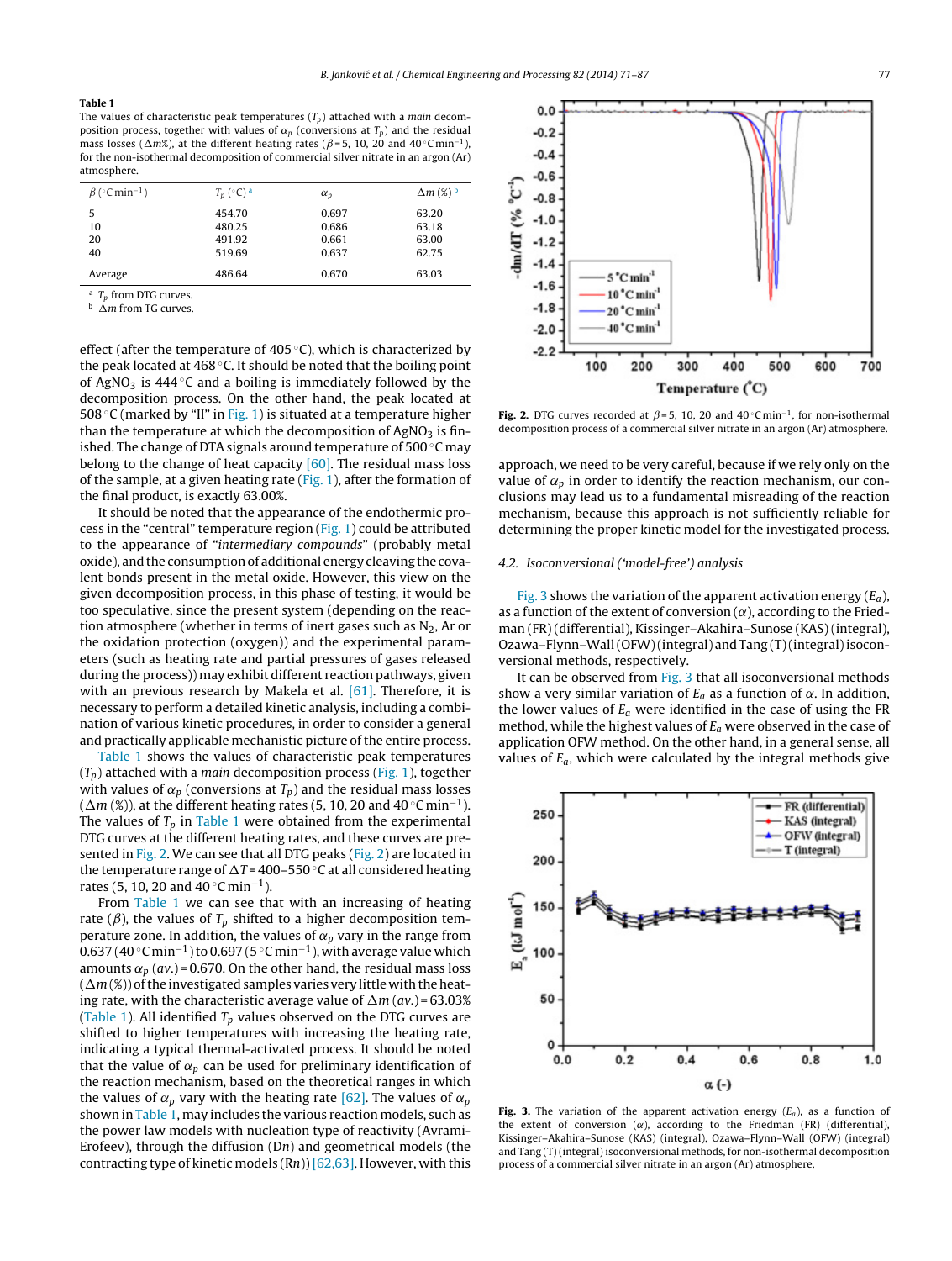<span id="page-7-0"></span>a very good mutual agreement (in the sense that there is no significant deviation of  $E_a$  values, calculated using different integral isoconversional methods, at each of the observed  $\alpha$  value [\(Fig.](#page-6-0) 3)). It is possible that the use of a similar numerical evaluation of an integral equation (Eq.  $(3)$ ) in the above isoconversional methods (KAS, OFW and T) give similar values of  $E_a$ .

[Fig.](#page-6-0) 3 shows that the value of  $E_a$  increases from 153.1 up to 160.5 kJ mol<sup>-1</sup> (with the values of  $E_a$  observed from KAS method) in the conversion range of  $0.05 \le \alpha \le 0.10$ . This behavior probably indicates on the reaction pathway which includes two independent parallel reaction systems. Namely, the first reaction path may includes the evaporation of the crystallization water and additional phase transformations of silver nitrate, while the second reaction path probably involves the formation of silver oxide  $(Ag<sub>2</sub>O)$ , dur-ing the thermal decomposition of AgNO<sub>3</sub> [\(Fig.](#page-5-0) 1). After  $\alpha$  = 0.10, we have a decrease in  $E_a$  values, with an increasing of  $\alpha$  values, until the value of approximately  $\alpha$ =0.20 (from 160.5 kJ mol $^{-1}$  to 135.3 kJ mol<sup>-1</sup>). Identified changes in the value of  $E_a$  in the range of 160.5–135.3 kJ mol<sup>-1</sup> ([Fig.](#page-6-0) 3) are in good agreement with the range of  $E_a$  changes (118–180 kJ mol<sup>–1</sup>) during thermal decom-position of Ag<sub>2</sub>O [\[64,65\].](#page-16-0) This reaction occurs in the temperature range where the rather broad endothermic peak stands in [Fig.](#page-5-0) 1. Above the conversion value of  $\alpha$ = 0.20, we have a wide range of the extent of conversion values (up to  $\alpha$ =0.85), where there is a significant stabilization in the value of  $E_a$ , so that here we can expect the further proceeding of silver oxide decomposition (maybe in the form of dissociative evaporation) [\[64\]](#page-16-0) together with release of oxygen and nitrogen dioxide  $(NO<sub>2</sub>)$ , which values of the partial pressures may affect on the creation of final mechanistic scheme of the investigated process. In conversion range of approximately  $0.15 \le \alpha \le 0.85$ , the formation of silver particles can be expected on the side of higher temperatures and at higher values of  $\alpha$  [\(Fig.](#page-6-0) 3). In the above mentioned conversion range ( $\alpha$  = 0.15–0.85), the  $E_a$  value can be taken as constant, so by the application of different isoconversional methods, the following average values of the apparent activation energy were obtained:  $E_a^{FR} =$  $138.8 \pm 2.9$  kJ mol<sup>-1</sup>,  $E_a^{KAS} = 141.6 \pm 2.6$  kJ mol<sup>-1</sup>,  $E_a^{OFW} = 146.5 \pm 1.6$ 2.6 kJ  $\, \text{mol}^{-1}$  and  $E_a^T = 142.1 \pm 2.6$  kJ  $\, \text{mol}^{-1}$ , respectively [\(Fig.](#page-6-0) 3). It is interesting to note here that the above obtained values of  $E_a$  in the case of decomposition process of commercial silver nitrate under argon atmosphere, are very close to the value of  $E_a$  (137 kJ mol $^{-1}$  ), which is obtained in the case of the same process, but with one strike difference, where in the latter case, the nitrogen was used as carrier gas  $[18]$ . With nitrogen as carrier gas, it was found that the decomposition proceeds through the chemical rate controlled process, depending on the reaction temperature [\[18\].](#page-15-0) Therefore, it is important to determine a reliable mechanism of decomposition in an inert atmosphere of argon gas and then compare the resulting mechanism with a mechanism that exists in an inert nitrogen atmosphere, thereby drawing conclusions about the impact of the reaction atmosphere on the reaction mechanism of the tested compound.

According to the method proposed by Vyazovkin (Eqs. [\(8\)](#page-2-0) [and](#page-2-0) [\(9\)\)](#page-2-0) [\[32\],](#page-16-0) the dependence of the *effective* activation energy,  $E_{a,\alpha}$ , on  $\alpha$  can be evaluated, with eliminated systematic errors in  $E_a$ . Fig. 4 shows  $E_{a,\alpha}$ -dependency estimated by the application of Vyazovkin's advanced non-linear procedure, in the case of nonisothermal decomposition process of commercial silver nitrate, in an argon atmosphere.

It can be seen from Fig. 4 that the values of  $E_a$  exhibit exactly the same trend with increasing of  $\alpha$  values, as in the case of other iso-conversional methods presented in [Fig.](#page-6-0) 3. The average value of  $E_a$ for  $\alpha$  = 0.15–0.85 calculated by the Vyazovkin's advanced 'modelfree' approach was  $E^V_a = 141.3$  kJ  $\, \mathrm{mol}^{-1}$  (Fig. 4). This value is almost consistent with the value of  $E_a$  calculated by the KAS method  $(141.6 \text{ kJ} \text{ mol}^{-1})$  (see above). Based on the obtained results, the



Fig. 4. The  $E_{a,\alpha}$ -dependency estimated by the application of Vyazovkin's advanced "model-free" procedure, in the case of non-isothermal decomposition process of commercial silver nitrate, in an argon atmosphere.

determination of reaction mechanism function can be performed in the conversion range where  $E_a$  value does not vary significantly with  $\alpha$ . Because of this fact, the further kinetic analysis will be carried out in the conversion range of  $0.15 \le \alpha \le 0.85$ .

# 4.3. Analysis of the critical temperature  $(T_c)$  of non-isothermal decomposition process of commercial silver nitrate

Based on the results obtained from the isoconversional analysis, we can calculate the critical temperature  $(T_c)$ , for investigated decomposition process, using the corresponding data of thermoanalytical measurements. Fig. 5 shows the functional relationship between the onset (initial) ( $T_{\mathrm{i}}$ ) temperatures and the values of heating rate  $(\beta)$  used in thermo-analytical measurements. In addition, the same figure (Fig. 5) also shows the mathematical expression



Fig. 5. The functional relationship between the onset (initial)  $(T_{i(onset)})$  temperatures and the values of heating rate  $(\beta)$  used in thermo-analytical measurements; the same figure, also shows the mathematical expression that connects  $T_{i(onset)}$ and  $\beta$  ( $T_{i(onset)} = 1/(a_0 + a_1 \cdot \beta + a_2 \cdot \beta^2)$ , where  $a_0$ ,  $a_1$  and  $a_2$  represents the numerical coefficients), where the reciprocal value of the coefficient  $a_0$  is equal to  $T_{i(onset)}^{\beta\to 0}$  (the extrapolated onset temperature at  $\beta \rightarrow 0$  °C min<sup>-1</sup>) ( $T^{\beta \rightarrow 0}_{i(onset)} = 1/a_0$ ).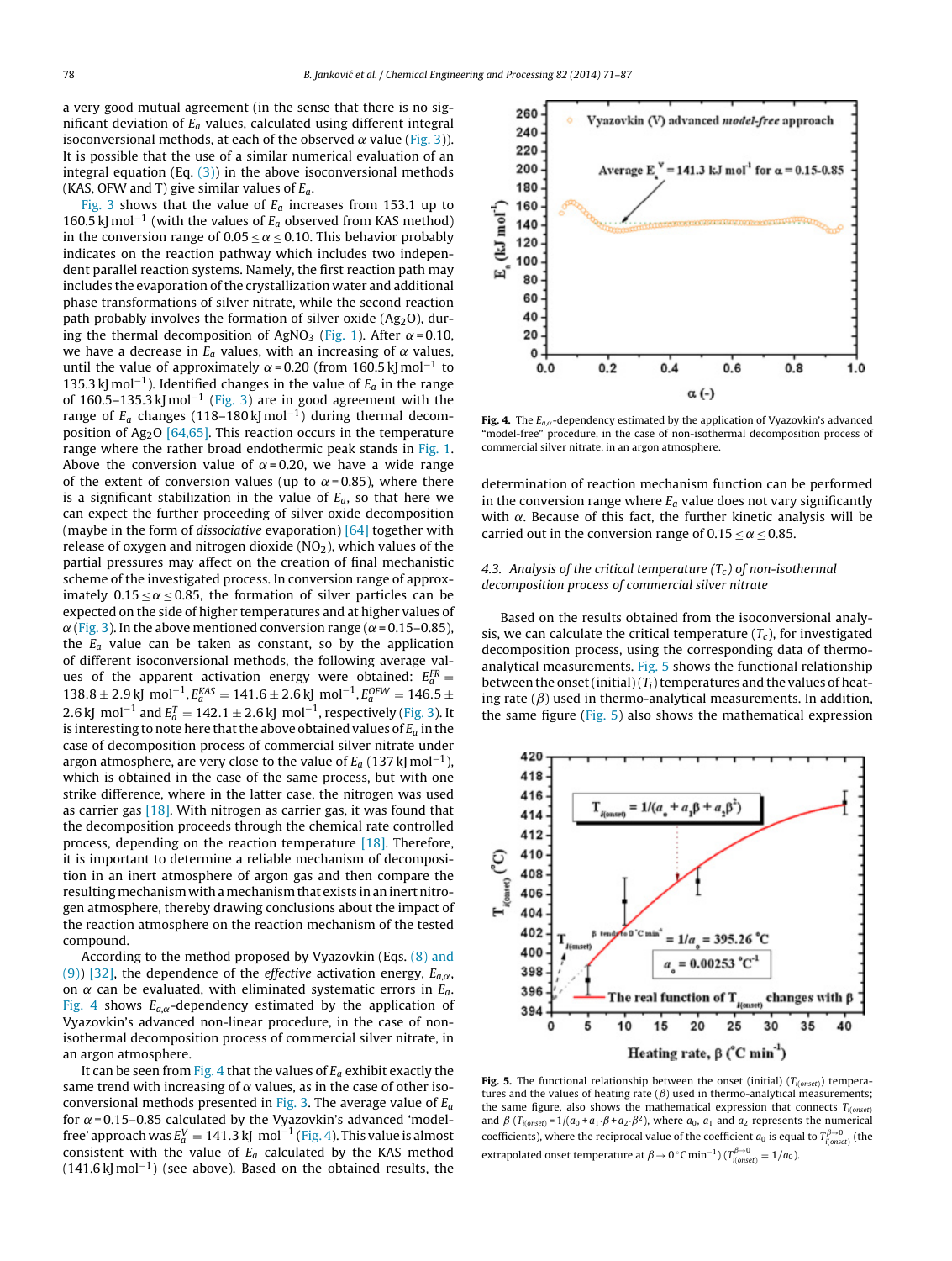<span id="page-8-0"></span>that connects  $T_i$  and  $\beta$  ( $T_{i(onset)} = 1/(a_0 + a_1 \cdot \beta + a_2 \cdot \beta^2)$ , where  $a_0$ ,  $a_1$ and  $a_2$  represents the numerical coefficients), where the reciprocal value of the coefficient  $a_0$  is equal to  $T_i^{\beta \rightarrow 0}$  (the extrapolated onset temperature at  $\beta \rightarrow 0^{\circ} \text{C min}^{-1}$ ) ( $T_i^{\beta \rightarrow 0} = 1/a_0 = 395.26 \text{°C}$ ;  $a_0$ =0.00253 °C<sup>-1</sup>) ( $T_i^{\beta\rightarrow 0}$  in [Fig.](#page-7-0) 5 is marked with a gray dash dot–dot arrow). The data (the experimental  $T_i$  values (397.26 °C) (5 °C min<sup>−1</sup>), 405.28 °C (10 °C min<sup>−1</sup>), 407.32 °C (20 °C min<sup>−1</sup>) and 415.36 °C (40 °C min<sup>-1</sup>) are indicated in [Fig.](#page-7-0) 5 with dots in the form of black squares, including the experimentally obtained errors, expressed as the error bars) [\(Fig.](#page-7-0) 5)) are fitted to equation  $T_{i(onset)} = 1/(a_0 + a_1 \cdot \beta + a_2 \cdot \beta^2)$  (the full continuous red line in [Fig.](#page-7-0) 5) by the non-linear least-squares method, in the numerical calculations on a computer.

Using Eq. [\(14\),](#page-3-0) with the known value of  $E_a$  obtained by applying the Ozawa-Flynn-Wall (OFW) isoconversional method ( $E_a^{OFW} =$ 146.5 kJ mol<sup>-1</sup>), the critical temperature ( $T_c$ ) for decomposition process of commercial silver nitrate can be calculated. The calculated value of the critical temperature  $(T_c)$  for the non-isothermal decomposition process of commercial silver nitrate in an argon atmosphere was  $T_c = 422.74$  °C. If we look at [Fig.](#page-5-0) 1 we should perceive that the avaluated value of  $T_c$  (422.74 °C) actually lies in the experimental temperature range in which we assume that the decomposition of silver oxide  $(Ag_2O)$  occurs, according to the equation:.

$$
Ag_2O_{(s)} \to 2Ag_{(s)} + 1/2O_{2(g)}, \hspace{3cm} (34)
$$

where Ag<sub>2</sub>O is very unstable above 400 °C, so we can assume that the reaction under Eq.  $(34)$  in the overall reaction scheme:

$$
2AgNO_{3(s)} \to Ag_2O_{(s)} + 2NO_{2(g)} + \frac{1}{2}O_{2(g)},
$$
\n
$$
\downarrow
$$
\n
$$
2NO_{(g)} + O_{2(g)}
$$
\n(35)

may be the main reaction stage in the production of metal silver in argon-rich atmosphere, so it is of great importance to determine a reliable mechanism in the processing of silver particles, and then compare the results with the behavior of the same system in other reaction atmospheres such as inert atmosphere of nitrogen  $(N_2)$ , and in purely reduction atmospheres in  $H_2$ , CO and  $C_2H_4$  gases.

The resulting critical temperature  $T_c = 422.74 \degree C$  is in fairly good agreement (in the sense of close values) with starting temperature of thermal decomposition process of the  $Ag<sub>2</sub>O$  phase into Ag and oxygen (380–400 $°C$ ) [\[66\],](#page-16-0) but lower than the starting temperature of Ag<sub>2</sub>O decomposition in air atmosphere (300 °C) [\[67\],](#page-16-0) for about 100 ◦C. An important physical consequence of the obtained value of  $T_c$  lies in the fact that the thermal stability in considered case refers not the stability of nitrate precursor crystal structure but on the precursor's optimum space geometry, because nitrate precursor can, before follow its decomposition, to assume several possible types of "chemical species" in transition state. Therefore, the rate of Ag<sub>2</sub>O formation will largely depends on the occurrence of one chemical species whose spatial geometry is the best optimized, where the optimization affected by the length of chemical bonds in these species.

## 4.4. The model-fitting analysis

# 4.4.1. The capability test for initial estimation of the decomposition mechanism

A first screening ofthe kinetic mechanisms can be accomplished by using a Coats-Redfern (CR) kinetic method (Eq. [\(11\)\).](#page-3-0) Accordingly, at a specific heating rate, the  $E_a$  value can be estimated for various  $g(\alpha)$  kinetic functions [\[19,20,23,35,37\],](#page-15-0) by plotting of  $\ln[g(\alpha)/T^2]$  versus 1/T, according to Eq. [\(11\).](#page-3-0) It was found that at all of the observed heating rates, there are several statistically equivalent kinetic models, which are grouped into the appropriate types of reaction models and they are as follows: (a) the power law kinetic models (nucleation models) (P2/3, P2, P3 and P4  $(Ph)$ ),  $(b)$ the reaction-order kinetic model (zero-order, (R1/F0)) and (c) The diffusion kinetic models, D1, D2 and D4 (Ginstling–Brounshtein)



Fig. 6. The graphical representation in the form of statistical bars between the calculated values of the residual sum of squares (RSS) and the tested reaction models (P4, P3, P2, P2/3, F0, D1, D2 and D4), at the heating rates of 5, 10, 20 and  $40^{\circ}$ C min<sup>-1</sup>.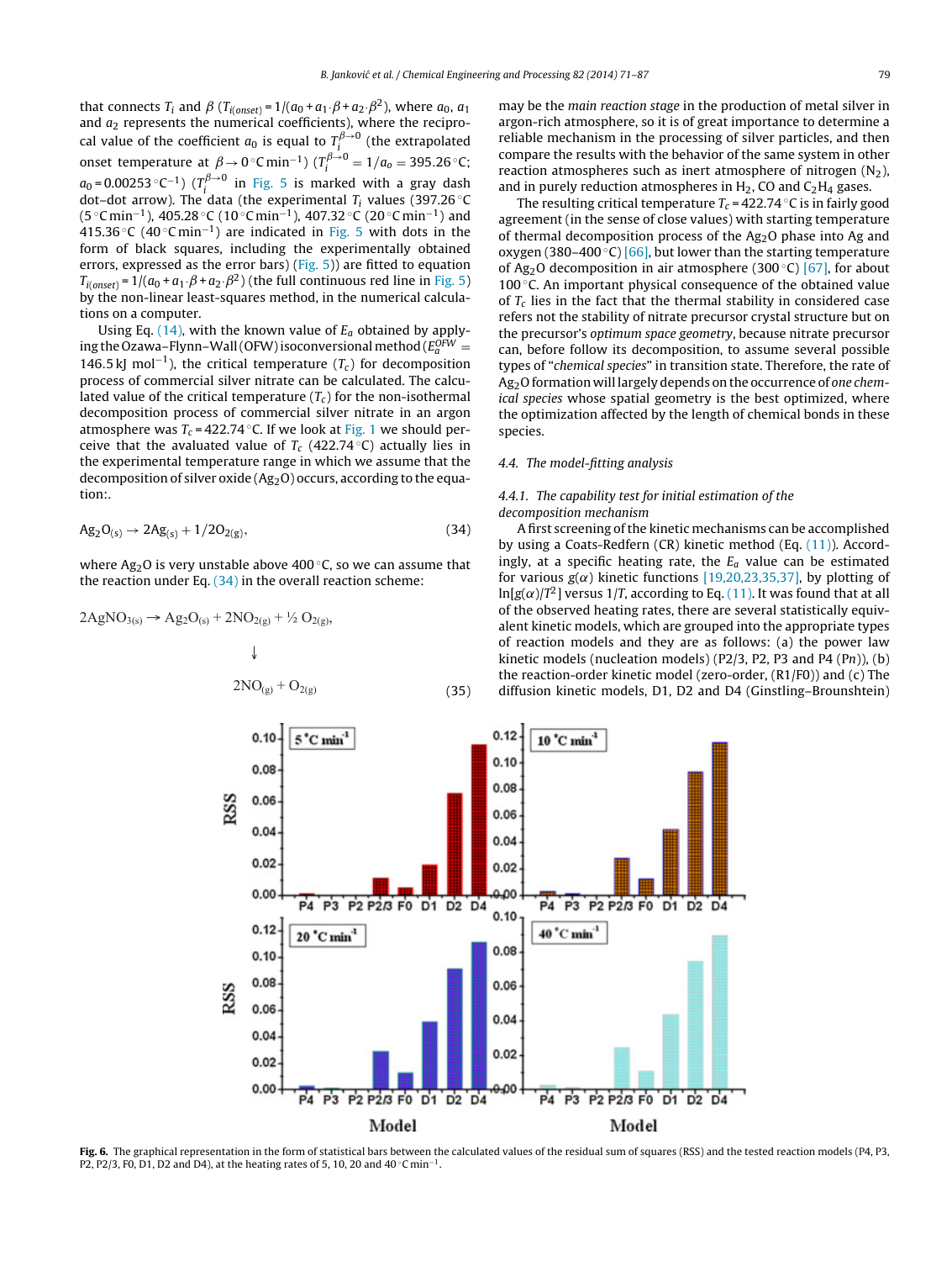<span id="page-9-0"></span>

Fig. 7. Theoretical master plot curves in the integral form for the different kinetic models and the experimental data at the different heating rates (5, 10, 20 and 40 °C min<sup>−1</sup> ).

(Dn)(one-,two-, and three-dimensional diffusion, respectively).All models are characterized by the high values of Adj. R-square ( $R^2$ ). [Fig.](#page-8-0) 6 shows the graphical representation in the form of statistical bars between the calculated values of the residual sum of squares (RSS) and the tested reaction models (P4, P3, P2, P2/3, F0, D1, D2 and D4), at the heating rates of 5, 10, 20 and 40 °C min $^{-1}.$ 

It can be seen from [Fig.](#page-8-0) 6 that the lowest values of the RSS have the models P4, P3, P2, where the most notable is the P2 model, with extremely low values of RSS, at all heating rates. For a given reaction model (model P2), the highest value of F-test [\[23\]](#page-15-0) was obtained.

This initial finding was further investigated using the master plots method presented in Section [3.1.4.1.](#page-3-0) In accordance with Eqs. [\(16\)](#page-3-0) [and](#page-3-0) [\(17\),](#page-3-0) the typical plots of  $g(\alpha)/g(0.50)$  for investigated decomposition process appear in Fig. 7. For construction of  $g(\alpha)/g(0.50)$  curves, the apparent activation energy calculated from Vyazovkin's method was used.

From the results presented in Fig. 7, we can see that at all heating rates, the experimental points are grouped on or around the theoretical curve for P2 kinetic model. Small deviations of the experimental points from the theoretical curve occur at very high values of conversion (for  $\alpha \geq 0.90$ ). These results verified that the P2 kinetic model probably best describes the investigated decomposition process, so that the observed reaction model will be subject to further review.

In order to test the validity of the considered kinetic model, the composite integral and differential methods (I) were used in further kinetic analysis. The conversion range used in the calculation procedure was  $0.15 \le \alpha \le 0.85$ . In this kinetic analysis, the power law kinetic models, P4, P3, P2, and P2/3 were considered.

Table 2 shows the values of the pre-exponential factor (A) and the apparent activation energy  $(E_a)$ , together with values of Adj. Rsquare  $(R^2)$  and the residual sum of squares (RSS), for considered kinetic models (P4, P3, P2, and P2/3), calculated by the composite integral and differential methods, respectively.

It can be seen from Table 2 that the kinetic model P2 gives the highest value of  $R^2$  and the lowest value of RSS in both composite methods, where the calculated values of  $E_a$  in the case of both methods (139.7 and 141.5 kJ mol $^{-1}$ , respectively), are in very good agreement with the values of  $E_a$  calculated by applying the Vyazovkin advanced isoconversional method ( $E_d^V = 141.3$ kJ mol $^{-1}$ ) and other conventional isoconversional methods (see above).

#### Table 2

The results of the composite integral and differential methods (I) (Eqs. [\(12\)](#page-3-0) [and](#page-3-0) [\(13\)\)](#page-3-0) for tested power law kinetic models, P4, P3, P2, and P2/3, in the case of the non-isothermal decomposition process of commercial silver nitrate in an argon atmosphere.

| Model           | Composite integral method (I)     |                              |                    |                  |  |
|-----------------|-----------------------------------|------------------------------|--------------------|------------------|--|
|                 | $A$ (min <sup>-1</sup> )          | $E_a$ (k[mol <sup>-1</sup> ) | $R^2$              | RSS <sup>c</sup> |  |
| P <sub>4</sub>  | $5.192 \times 10^8$               | 131.9                        | 0.89222            | 1.46366          |  |
| P <sub>3</sub>  | $7.366 \times 10^8$               | 134.5                        | 0.92040            | 1.09095          |  |
| P2 <sup>a</sup> | $1.481 \times 10^{9}$             | 139.7                        | 0.95635            | 0.62745          |  |
| P3/2            | $9.547 \times 10^{10}$            | 171.0                        | 0.76856            | 6.09231          |  |
|                 | Composite differential method (I) |                              |                    |                  |  |
|                 | $A$ (min <sup>-1</sup> )          | $E_a$ (k[mol <sup>-1</sup> ) | $R^2$ <sub>b</sub> | RSS <sup>c</sup> |  |
| P <sub>4</sub>  | $3.340 \times 10^{8}$             | 133.7                        | 0.94966            | 0.66091          |  |
| P <sub>3</sub>  | 6.197 $\times$ 10 <sup>8</sup>    | 136.3                        | 0.96041            | 0.57361          |  |
| P2 <sup>a</sup> | $1.799 \times 10^{9}$             | 141.5                        | 0.97061            | 0.31089          |  |
| P3/2            | $2.842 \times 10^{11}$            | 172.7                        | 0.69579            | 8.98393          |  |

a Statistical best selected model to describe the decomposition process.

<sup>b</sup> Adj. R-square.

<sup>c</sup> The residual sum of squares.

## 4.4.2. Estimation of the invariant kinetic parameters for investigated decomposition process

Furthermore, the IKP method was used for evaluation the "true" kinetic model, including the corresponding "real" values of the kinetic parameters (A and  $E_a$ ). In the initial stage of analysis, the values of lnA and  $E_a$  were calculated using the CR method at the different heating rates, for various  $g(\alpha)$  kinetic functions  $[19,20,23,35,37]$ . Using Eq.  $(18)$ , the existence of the compensation effect between  $\ln A$  and  $E_a$  was checked. Fig. 8 shows the real existence of the compensation effect for the non-isothermal decomposition process of commercial silver nitrate in an argon atmosphere.

The slopes and intercepts of these lines give the compensation parameters  $b_v^*$  and  $a_v^*$ , at each heating rate. Since the intersection of these lines is dependent on experimental conditions, the calculation of the invariant kinetic parameters is performed using the supercorrelation relation (Eq.  $(19)$ ). The result appears in [Fig.](#page-10-0) 9 and shows a very good straight line ( $R^2$  = 0.99215) for the investigated process.



Fig. 8. Typical compensation relationships for non-isothermal decomposition process of a commercial silver nitrate in an argon (Ar) atmosphere.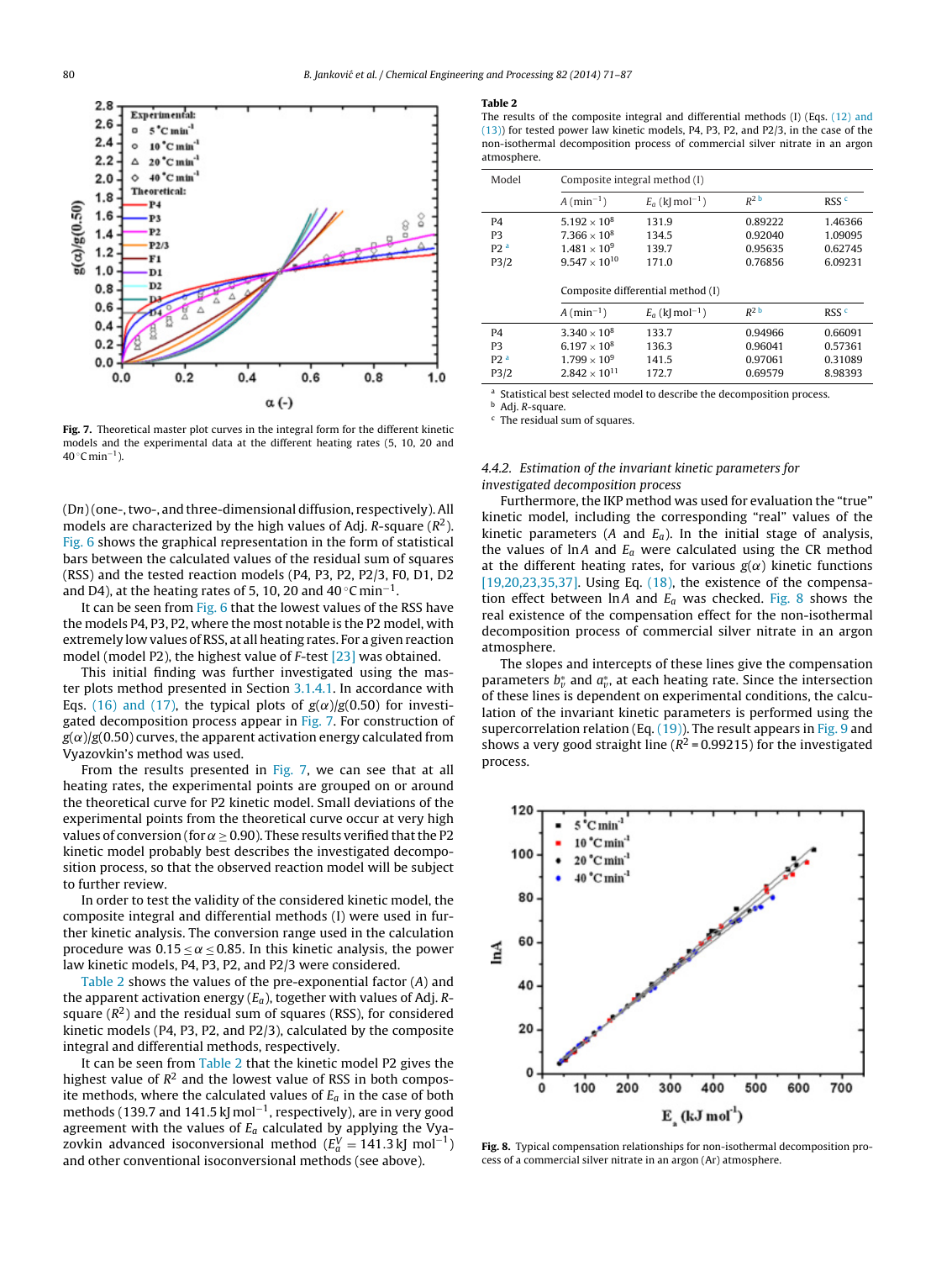<span id="page-10-0"></span>

Fig. 9. The supercorrelation relation for non-isothermal decomposition process of a commercial silver nitrate in an argon (Ar) atmosphere.

In this way, the existence of a supercorrelation relation allows us to calculate  $A_{inv}$  and  $E_{a,inv}$  from the intercept and the slope, respectively. The following values of the invariant kinetic parameters were obtained:  $A_{inv} = 2.404 \times 10^8 \text{ min}^{-1}$  and  $E_{a,inv} = 129.2 \pm 10^8 \text{ min}^{-1}$ 6.6 kJ mol−<sup>1</sup> . The obtained value of Ea,in*v* is slightly lower than the values of  $E_a$  calculated by using different isoconversional methods. The observed value of  $E_{a,\textit{inv}}$  is the nearest to value of  $E_a$  calculated using the Friedman method (138.8 kJ mol<sup>-1</sup>). On the other hand, the obtained value of  $A_{inv}$  (2.404  $\times$  10 $^{8}$  min $^{-1}$ ) is for one order of magnitude lower than corresponding values of A calculated by both composite methods, bearing in mind the kinetic model P2 ( $\times$ 10<sup>9</sup>) ([Table](#page-9-0) 2)). However, it should be mentioned here that was not observed huge fluctuations in the values of  $E_a$  obtained by different kinetic methods, taking into account the fact that the values of  $E_{a,inv}$  can vary by more than 50%  $[23,68]$ . We must mention here the important fact that there is no significant difference between the values of the apparent activation energy calculated by IKP method and the Vyazovkin (V) advanced isoconversional method, which can be directly checked from the relation [\[69\]:.](#page-16-0)

$$
e[\mathscr{E}] = \frac{E_a(V - \text{advanced})_{iso} - E_a(IKP)}{E_a(V - \text{advanced})_{iso}} \cdot 100
$$

$$
= \frac{141.3 - 129.2}{141.3} \cdot 100 = 8.6\%, \tag{36}
$$

which is quite satisfactory result because the observed difference is less than 10%.

#### 4.5. Estimation of the most probable decomposition mechanism

According to previous findings, in order to estimate the reaction model that best describes the experimental data, the invariant kinetic function  $f_{inv}(\alpha)$  was estimated from Eq. [\(20\),](#page-4-0) using the previously calculated values of the invariant kinetic parameters,  $A_{inv}$ and Ea,in*v* . Fig. 10 shows the comparison between the estimated  $f_{inv}(\alpha)$  function with calculated  $A_{inv}$  and  $E_{a,inv}$  values (Eq. [\(20\)\)](#page-4-0) and theoretical  $f(\alpha)$  function for P2 kinetic model ( $f(\alpha)$ =2 $\alpha^{1/2}$ ), in the conversion interval from  $\alpha$  = 0.15 to  $\alpha$  = 0.85.

From Fig. 10 we can clearly see the matching between  $f_{inv}(\alpha)$ function at various heating rates (symbols), with a theoretical function  $f(\alpha)$  corresponding to the P2 reaction model (the full black line).

To check the accuracy of the proposed model that describes the experimental data, we were used Eqs. [\(21\)](#page-4-0) [and](#page-4-0) [\(22\)](#page-4-0) to perform the



Fig. 10. The comparison between the estimated  $f_{inv}(\alpha)$  function with calculated  $A_{inv}$  and  $E_{a,inv}$  values (Eq. [\(20\)\)](#page-4-0) and theoretical  $f(\alpha)$  function for P2 kinetic model  $(f(\alpha) = 2\alpha^{1/2})$ , in the conversion interval of 0.15  $\leq \alpha \leq 0.85$ .

numerical reconstruction of the reaction model in the integral form,  $g(\alpha)$ , for the investigated decomposition process. The numerical calculations were performed in the conversion range, which corresponds to the conversion ranges used in isoconversional analysis  $(0.05 < \alpha < 0.95)$ .

Fig. 11 shows the comparison between the numerically reconstructed  $g(\alpha)$  functions, using Eqs. [\(21\)](#page-4-0) [and](#page-4-0) [\(22\)](#page-4-0) at the different heating rates (5, 10, 20 and  $40^{\circ}$ C min<sup>-1</sup>) (symbols) and theoretical  $g(\alpha)$  functions for the group of nucleation reaction models (the power law models: P4, P3, P2 and P2/3) (colored solid lines).

From Fig. 11 we can see that going over the value  $\alpha$  = 0.15 until the approximately  $\alpha \approx 0.90$ , there is a good agreement between the numerically reconstructed functions  $g(\alpha)$  and the theoretical function of the reaction mechanism corresponding to the P2 kinetic model. This result confirms the previously established hypothesis that the kinetic model P2 is actually the best model to describe



Fig. 11. The comparison between the numerically reconstructed  $g(\alpha)$  functions, using Eqs. [\(21\)](#page-4-0) [and](#page-4-0) [\(22\)](#page-4-0) at the different heating rates (5, 10, 20 and  $40^{\circ}$ C min<sup>-1</sup>) (symbols) and theoretical  $g(\alpha)$  functions for the group of nucleation reaction models (the power law models: P4, P3, P2 and P2/3) (the colored solid lines).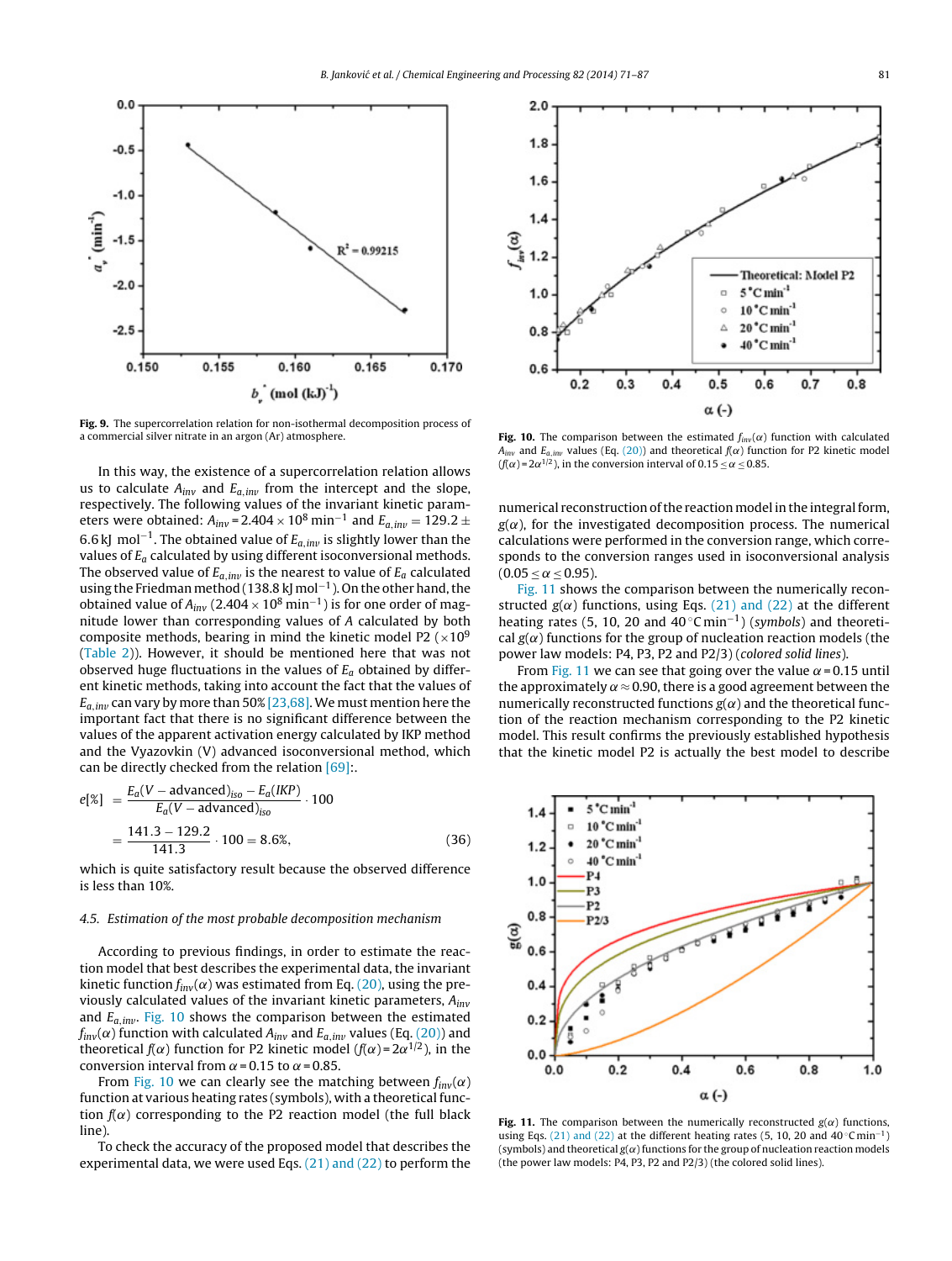## Table 3

The values of the rate constants,  $k_{critical}$  and  $E_a \cdot (\beta)_{const.}^p / R \cdot T_p^2$ , and the preexponential factor (A), calculated by using Eqs.  $(15)$ ,  $(23)$  [and](#page-3-0)  $(24)$ , for the non-isothermal decomposition process of commercial silver nitrate in an argon atmosphere.

| $\beta$ (°C min <sup>-1</sup> ) | $k_{critical}$ (min <sup>-1</sup> ) <sup>a</sup> | $E_a \cdot (\beta)_{const.}^p$<br>$R \cdot T_n^2$ (min <sup>-1</sup> ) <sup>a</sup> | $A \text{ (min-1)}$ <sup>a</sup> |
|---------------------------------|--------------------------------------------------|-------------------------------------------------------------------------------------|----------------------------------|
| 5                               |                                                  | 0.16460                                                                             | $1.948 \times 10^{9}$            |
| 10                              |                                                  | 0.30725                                                                             | $1.626 \times 10^{9}$            |
| 20                              | 0.05629                                          | 0.59590                                                                             | $2.217 \times 10^{9}$            |
| 40                              |                                                  | 1.10978                                                                             | $1.814 \times 10^{9}$            |

 $^a$  The power law model P2 (f( $\alpha$ ) = 2 $\alpha^{1/2}$  ; g( $\alpha$ ) =  $\alpha^{1/2}$  {f( $\alpha$ ) =  $n \cdot \alpha^{(n-1)/n}$ , where n is the constant  $(n=2)$ .

the decomposition process of commercial silver nitrate in an argon atmosphere, through the single-step mechanism.

After determined reaction mechanism and the evaluated "true" value of the apparent activation energy, we can now join the corresponding specific values of the pre-exponential factors and the rate constants. Using Eqs. [\(15\),](#page-3-0) [\(23\)](#page-3-0) [and](#page-3-0) [\(24\),](#page-3-0) the corresponding values of the rate constants,  $k_{critical}$  and  $E_a \cdot (\beta)_{const.}^p / R \cdot T_p^2$  ( $k_{critical}$ which corresponds to  $T_c$  and  $E_a\cdot (\beta)_{const.}^p / R \cdot T_p^2$ , which corresponds to each value of  $T_p$  on the individual values of the heating rate  $(\beta)$ , taking the values of the kinetic parameters calculated using the Kissinger method; the following values of the kinetic parameters were obtained:  $A^{Kissinger} = 4.060 \times 10^9 \text{ min}^{-1}$  and  $E_a^{Kissinger} =$ 145.0  $\pm$  1.9 kJ mol<sup>-1</sup>) and the pre-exponential factors (A) can be calculated.

Table 3 lists the value of  $k_{critical}$  and also the values of  $E_a$ .  $(\beta)_{const.}^{p}/R \cdot T_{p}^{2}$  and A at the different heating rates ( $\beta$  = 5, 10, 20, and 40 ◦C min−<sup>1</sup> ), calculated by using Eqs. [\(15\),](#page-3-0) [\(23\)](#page-3-0) [and](#page-3-0) [\(24\),](#page-3-0) respectively.

From the obtained results for the rate constants  $k_{critical}$  and  $E_a\cdot (\beta)_{const.}^p/R \cdot T_p^2$ , we can clearly see that the decomposition process rapidly accelerates from the starting value of  $k_{critical}$  over the values of  $E_a \cdot (\beta)_{const.}^p / R \cdot T_p^2$ , where the maximum rate is achieved at the highest heating rate  $(40 °Cmin^{-1})$  (Table 3). On the other hand, the values of A (Table 3) calculated by Eq.  $(24)$  at all heating rates, are in very good agreement with the values of A calculated by the composite integral and differential methods (I), for the kinetic model P2 [\(Table](#page-9-0) 2). These results clearly indicate on the accelerating model which represents the type of the process whose rate continuously increases with increasing the conversion values, and reaches its maximum at the very end of the process. In our case, the resulting silver particles can act as an individual autocatalytic nucleation centers. Therefore, we must develop in a more details the corresponding mechanistic scheme of the entire decomposition process.

#### 4.6. The mechanistic interpretation of decomposition process

Generally, thermal decomposition reactions, which involve the single solid substance undergoes transformation to solid and gaseous products are usually governed by the laws of topochemical reactions. The kinetics of such reactions are dependent on two competing processes, namely, (a) the rate of formation of the product phase, and (b) the rate of growth of product nuclei. The kinetic conversion curve for investigated decomposition process at 20 °C min<sup>−1</sup> (Fig. 12) reflects the absence of induction period (which indicates a gradual increase in  $\alpha$  and is normally represented by the lower section of the curve) followed by a rapid increase in  $\alpha$  (predominantly the middle section in Fig. 12, which is restricted by horizontal dashed lines) and in the rate of decomposition of silver oxide as the active intermediate compound to produce the metallic silver particles in the form of required final product.



**Fig. 12.** The kinetic conversion ( $\alpha$ –T) curve at  $\beta$ =20 °C min<sup>-1</sup>, for non-isothermal decomposition process of a commercial silver nitrate in an argon (Ar) atmosphere; the same figure shows the middle region of the conversion curve with a rapid increase in  $\alpha$  values.

This (middle) section of the curve reflects the growth of the interfacial surface and the autocatalytic acceleration of the process concentrated on it. The upper section of the curve (Fig. 12) represents the retarding process due to the deepening of the reaction zone within the reacting substance and the reduction in its span. The reaction profile presented on considered  $\alpha$ –T curve belongs to the accelerating models such as found the power law model P2 with topochemical constant  $n = 2$ . From the kinetic point of view, the dynamic (non-isothermal) approach, gives a better indication of the sample at any instant of time with respect to both temperature and the extent of conversion.

Based on the obtained values of kinetic parameters  $(A_{inv} = 2.404 \times 10^8 \text{ min}^{-1}, \quad E_{a, inv} = 129.2 \text{ kJ mol}^{-1})$  and evaluated topochemical constant, which is equal to 2, we can conclude that the non-isothermal decomposition process of commercial silver nitrate is essentially a surface-controlled process. In addition, based on the obtained value of the constant n, which is  $n = 2$ , we can derive unambiguous conclusion that the considered power indicates pure nucleus growth, where the new nuclei are formed thermally. On the other hand, considering that we have a lack of induction period, we can assume that the many small nuclei are formed, none of which grow to visible size. In considered case, the whole surface then nucleates rapidly and the kinetics of the remainder of the reaction depends on the rate at which the interface progresses. Therefore, we can assume that the small grain size and high temperature accelerate the grain growth. It should be noted that on the acceleration of silver particles growth process, can greatly affect the appearance of dislocations (or the stacking faults – these are mistakes occurring in the stacking sequence of close packed structures in solids (the plane separating two incorrectly juxtaposed layers is called stacking fault)) in crystal structure of silver oxide as the main intermediate compound. On the other hand, the value of  $n(n=2)$  may indicates the "*magnitude* of grain growth speeds" and also growth dimensions. Taking into account the results of the rate constants at different heating rates (presented in Table 3) and established value of  $n$ , we may conclude that the growth rate increases with an increasing  $\beta$  (i.e. temperatures). In the growth stage, the grain growth is mainly dominated by the grain boundary migration [\[70\].](#page-16-0) Namely, it is possible that the appearance the stacking faults (dislocations) lowers the activation energy for the atoms on grain boundary, thereby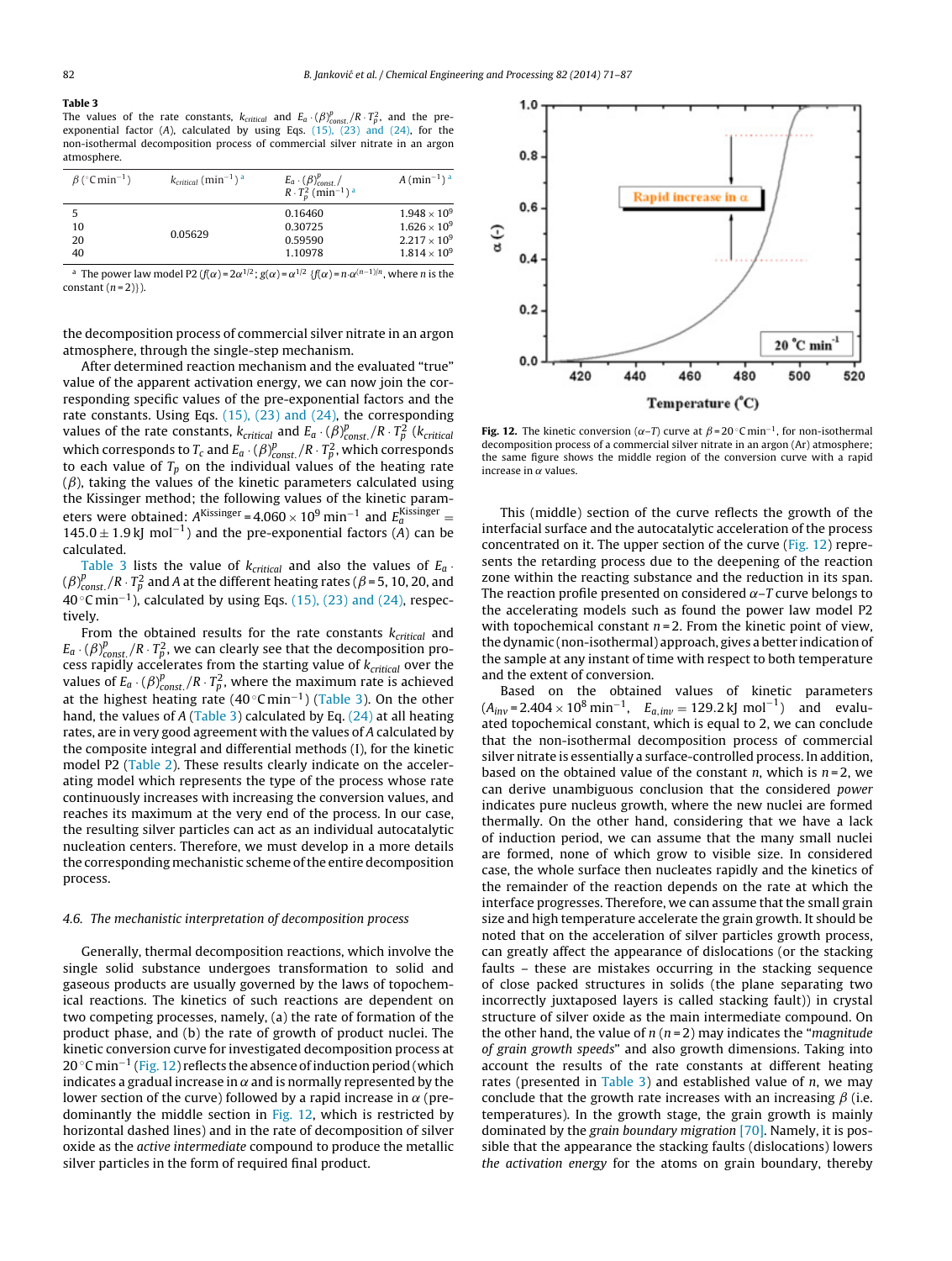<span id="page-12-0"></span>transforming them into grains, so the dislocations (or stacking faults) may act as the intermediary for the atom transforming from grain boundary to grains. Discussion presented above can be taken as an assumption on the possible direction of development of the investigated process, as the confirmation of the above assumptions, it is necessary to perform additional measurements (such as X-ray diffraction analysis, SEM analysis, etc.).

The physical justification for established model can be viewed in several items:

(i) The activation energy for the nucleus formation is the little lower than for the growth. This assumption has a reasonable basis in [Fig.](#page-7-0) 4. In fact, if we look closely at [Fig.](#page-7-0) 4, we can see the existence of "valleys" in the  $E_a$  values, in the range of low  $\alpha$ values (0.18  $\leq \alpha \leq$  0.32). Thus, the contribution of each value of the activation energy for the formation of a single nucleus is reflected in the appearance of the lower values of the effective (apparent) activation energy in  $E_{a,\alpha}$  –  $\alpha$  dependence in the investigated decomposition process. In this case, the overall rate can be represented by the modified Arrhenius-type equation in the form as:

$$
k_{\text{overall}} = \exp\left(-\frac{\varepsilon_n}{RT}\right) \cdot \exp\left(-\frac{E_g}{RT}\right) \tag{37}
$$

where  $\exp(-\varepsilon_n/RT)$  =  $k_f$  and  $\exp(-E_g/RT)$  =  $k_{gr}$  represent the rate of formation of nuclei and the rate of growth of nuclei, respectively.

(ii) The complexity of Eq. (37) (includes two exponential terms) may indicates that the nucleation and growth are occurring simultaneously at the beginning of the reaction, but at the higher values of  $\alpha$  (and in the higher temperature regions), the growth process is enhanced relatively more than the nucleation (since it has the higher activation energy, which is generally reflected in higher values of  $E_a$  in [Fig.](#page-7-0) 4, for  $\alpha$  > 0.32). This is reflected in constant  $n = 2$ , for power law kinetic model.

Generally, it is complicated to analyze  $E_a$  numerically, because both  $\varepsilon_n$  and  $E_g$  are usually unknown. On the basis of this review, we can only quantitative assume the value of  $\varepsilon_n$ , which should be a little lower than  $E_g$ , due to the fact that because ionic transport phenomena in polar silver salt, usually involves the transport of interstitial silver ions only, than the basic process of nuclei formation can be assumed to be a "migration" of silver ions to potential sites of nucleation (being the crystal defects).

It can be pointed out, that the morphology, sizes and size distribution of silver nanoparticles depends on several reaction conditions such as: the initial particle shapes (and concentration) of nitrate precursors, the experimental range of temperatures, type of carrier gas used, the heating rate used, etc. [\[71–73\].](#page-16-0) The power law kinetic model is natural, because in reality the nanoparticles are inevitably not fully identical due to the size and shape distribution, and for possible formation of a thin metal oxide layer. These factors result in a distribution of the kinetic parameters for nucleation and the kinetic model should be the non-exponential. In addition, both the the average size and size distribution of the crystallites in the sample are dependent on the growth temperature, consistent with surface-free energy considerations. The temperature necessary to maintain steady growth increases with the expansion of the crystallite's size. As the size distribution sharpens, the reaction temperature must be raised to maintain steady growth.

Conversely, if the size distribution begins to spread, the temperature required for slow steady growth drops. On the other hand, the presence of evolved gases during decomposition process may affects on the formation of interlayers. Therefore, we can assume that the presence of oxygen can causes the formation of  $Ag<sub>2</sub>O$  interlayer. This can be checked by the EDX (Energy-dispersive X-ray)

analysis, which is one of the goals of our future work, which is in preparation. If this reasoning be correct, the above measurements would probably reveal that the kinetics of oxide is close to a parabolic growth  $[74]$ . On the other hand, the development of other gases such as  $NO<sub>2</sub>$  (and probably gas mixtures ( $NO + O<sub>2</sub>$ )) can cause the changes on sample surface in the beginning of the decomposition process. Some of the formed gas mixtures can be inert at the beginning of the process, while others may be very active in changing the sample surface. Therefore, at this time, the type of inert (carrier) gas can play a key role in the final morphology of the obtained silver particles.

Furthermore, the authors believe that the main differences between the nitrogen and argon as the inert gases lie in the degree of creation of specific types of defects, which may affect on the kinetics of the entire process, and thus the formation of the final product. Unlike oxygen and nitrogen (which can form the oxide and nitride), the argon probably can forms, in significantly amount, a specific defects (perhaps interstitial atoms) and on this way may affects on the global crystallization kinetics. The mentioned defects may cause some special behavior like density decrease and also influenced on the global crystallization kinetics at elevated temperatures. The influence of inert gases on the global crystallization kinetics and also their "degree of efficiency" probably can be determined from the relation that connects the "residence time" and corresponding diffusion parameters such as  $t \propto X^2/D$ , where X represents the diffusion distance and D represents the diffusion coefficient related to the mobility of the atoms. From this, it follows that the removal process should be a physical process. In that sense, the effect of D on the removal time seems to be important in the practical cases, when using the ultrasonic spray pyrolysis (USP) procedure.

In our previous paper [\[12,18\],](#page-15-0) the use of nitrogen as a carrier gas during the non-isothermal decomposition of nitrate precursors, the silver nanoparticles of spherical (3D) shape were obtained, with a decomposition mechanism different from the mechanism established in this study. On the other hand, in the presence of the reducing agent such as hydrogen, there is a direct reduction in metallic silver (with a mixture of cylindrical, prismatic and spherical shapes of particles) [\[12,18,75\]](#page-15-0) without creating the intermediate compounds. The confirmation of the established kinetic model for the current decomposition process was given in the [Supplementary Data] through the graphical interpretations in the various conversion areas, as the dependence of the kinetic models on the reaction time  $(x)$ -axis is given on the timeline).

## 4.7. Kinetic prediction analysis

Assuming the single-step process, the predictions of the isothermal kinetics were performed at four different operating temperatures ( $T_0 = 410.29$ , 445.27, 475.27, and 494.86 °C) with kinetic 'triplet' determined from the IKP method, and direct use of Eq. [\(25\).](#page-4-0) [Fig.](#page-13-0) 13 shows the isothermal predictions of decomposition process of commercial silver nitrate at different operating temperatures (410.29, 445.27, 475.27, and 494.86 ◦C) by application of Eq. [\(25\).](#page-4-0)

We can see from [Fig.](#page-13-0) 13 that for all the observed operating temperatures, the shape of  $\alpha$ –t curves is identical, where the resulting shape of the curves corresponds to the shape of conversion curves attached to the accelerating reaction models, such as the power law models. This result confirms the fact that, if the process takes place through a single reaction stage in a rather wide range of  $\alpha$ , we can expect that the isothermal and non-isothermal approaches to the decomposition process under study, will lead to the same end result, i.e., the same type of reaction mechanism. Also, we can see that the increase in the values of  $T_0$  leads to a drastic shortening of the time duration of the investigated process. So that the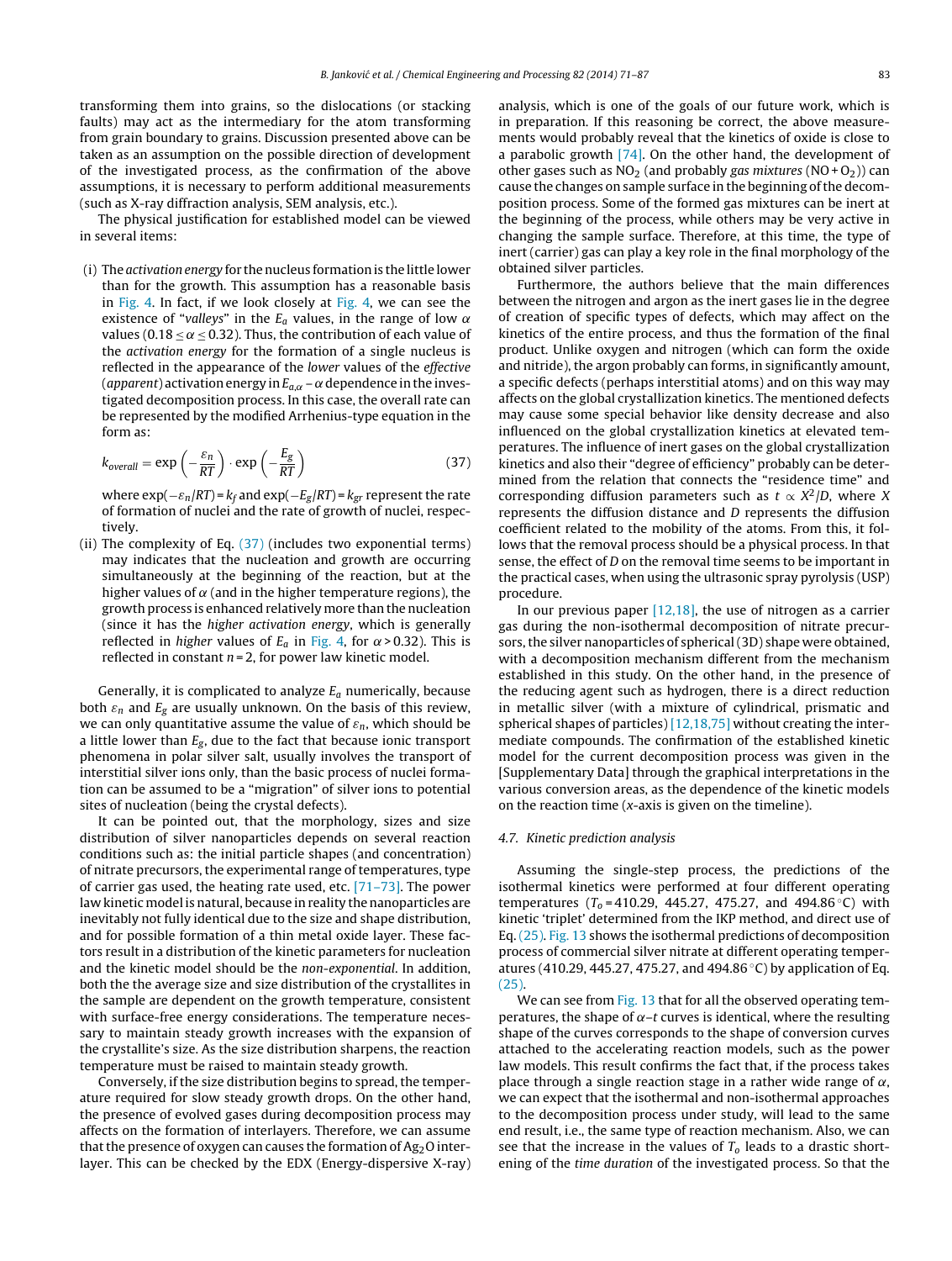<span id="page-13-0"></span>

Fig. 13. The isothermal kinetic predictions of decomposition process of commercial silver nitrate at different operating temperatures (T = 410.29, 445.27, 475.27, and 494.86 ℃) by application of Eq. [\(25\).](#page-4-0)

temperature rise, undoubtedly rapidly accelerates the decomposition process (reactions are very temperature-sensitive).

In addition, [Fig.](#page-14-0) 14 shows the "model-free predictions" of the investigated decomposition process, carried out at the heating rate of  $\beta = 10$  °C min<sup>-1</sup> at the considered operating temperatures (410.29, 445.27, 475.27, and 494.86 ◦C).

Also, we can see from [Fig.](#page-14-0) 14, that  $\alpha$ –t curves remain almost identical form at all the observed operating temperatures (410.29, 445.27, 475.27, and 494.86 °C). Also, in [Fig.](#page-14-0) 14, we can also see that in the conversion range where we get a constant value of  $E_a$ (0.15  $\leq \alpha \leq$  0.85), all  $\alpha$ –t curves have an area with a rapid increase in  $\alpha$  values, which is typical for the power law model.

Overall, if we compare the results presented in Figs. 13 and 14, we can see that the shapes of  $\alpha$ –t curves differ at all observed operating temperatures, while bearing in mind that the observed curves in Figs. 13 and 14 are evaluated by two different equations used for predictions. Namely the appearance of differences in shapes of  $\alpha$ –t curves in Figs. 13 and 14 may arise from the fact that in the first case  $(Fig. 13)$ , the presented approach does not allow the isolation of possibly attending elementary reactions in a complex reaction system. This approach rather gives a global kinetic picture of the investigated process through the single-step transformation, without considering the presence of the reaction sub-steps, if they really exist. On the other hand, in the second case (Fig. [14\),](#page-14-0) the presented approach allows us to detect complex reaction system involving several steps with different  $E_a$  values, so that we should consider the investigated decomposition process through the effective kinetic parameters values, unless the mechanistic conclusions can be justified by the ancillary data.

In addition, the effective activation energy is generally a function of the temperature. Furthermore, even if the temperature is kept constant (the isothermal experiment), the relative contributions of the elementary steps ( $Fig. 4$  $Fig. 4$ ) to the overall rate of the process (Eq.  $(37)$ ) can vary with  $\alpha$ , undoubtedly resulting in the dependence of  $E_a$  on  $\alpha$  (namely, this behavior can be clearly seen in [Fig.](#page-7-0) 4).

Taking into account all the above facts, the isothermal thermoanalytical measurements together with surface characterization of the tested material will be carried out, and the results will be presented in our next paper.

Table 4 shows the values of lifetimes ( $t_{5\%}$  and  $t_{50\%}$ ) at the different operating temperatures ( $T<sub>o</sub> = 410.29$ , 445.27, 475.27, and 494.86 $\degree$ C), for the thermal decomposition process of commercial silver nitrate in an argon atmosphere. The corresponding values of the apparent activation energy ( $E_{a,5\%}^{pred}$  and  $E_{a,50\%}^{pred}$ ) were calculated from the relation  $-\ln(t_{\alpha(\%)}) = \text{const.} - E_{a,\alpha(\%)}^{\text{pred}} / RT_0$  [\[20\].](#page-15-0)

From Table 4 we may see that a temperature rise for about 85 °C, causing sudden shortening of lifetime, so at the highest value of  $T_0$  (494.86 °C), we can observe very low values of  $t_{\alpha(\%)}$  (for  $T_0$  = 494.86 °C, the value of  $t_{5%}$  goes below 1 min). On the other hand, the calculated values of  $E_{a,5\%}^{pred}$  and  $E_{a,50\%}^{pred}$  (149.5 and 141.3 kJ mol<sup>-1</sup>, respectively) are in very good agreement with the values of the apparent activation energy evaluated from the non-isothermal data (141.3 kJ mol<sup>-1</sup>), where the appropriate matching of the given values occurs at  $t_{50\%}$  (Table 4).

## Table 4

The values of lifetimes ( $t_{5\%}$  and  $t_{50\%}$ ) for the different operating temperatures ( $T_0$  = 410.29, 445.27, 475.27, and 494.86 °C), in the case of thermal decomposition process of commercial silver nitrate in an argon atmosphere; the same table contains the calculated values of the apparent activation energy ( $E_{a,5\%}^{pred}$  and  $E_{a,50\%}^{pred}$ ), from the isothermal relation in the form:  $-\ln(t_{\alpha(\%)}) = const. - E_{a,\alpha(\%)}^{pred}/RT_o$ .

| Lifetime, $t_{\alpha(\%)}$ (min)                                                                                            | $T_0 (^\circ \text{C})$ |              |                |              |
|-----------------------------------------------------------------------------------------------------------------------------|-------------------------|--------------|----------------|--------------|
|                                                                                                                             | 410.29                  | 445.27       | 475.27         | 494.86       |
| $t_{5\%}$<br>$t_{50\%}$                                                                                                     | 9.00<br>29.00           | 2.20<br>8.50 | 0.85<br>3.25   | 0.50<br>1.85 |
| $\begin{array}{l} E_{a,5\%}^{pred} \ ( \mathrm{kJ\,mol^{-1}} ) \ E_{a,50\%}^{pred} \ ( \mathrm{kJ\,mol^{-1}} ) \end{array}$ |                         |              | 149.5<br>141.3 |              |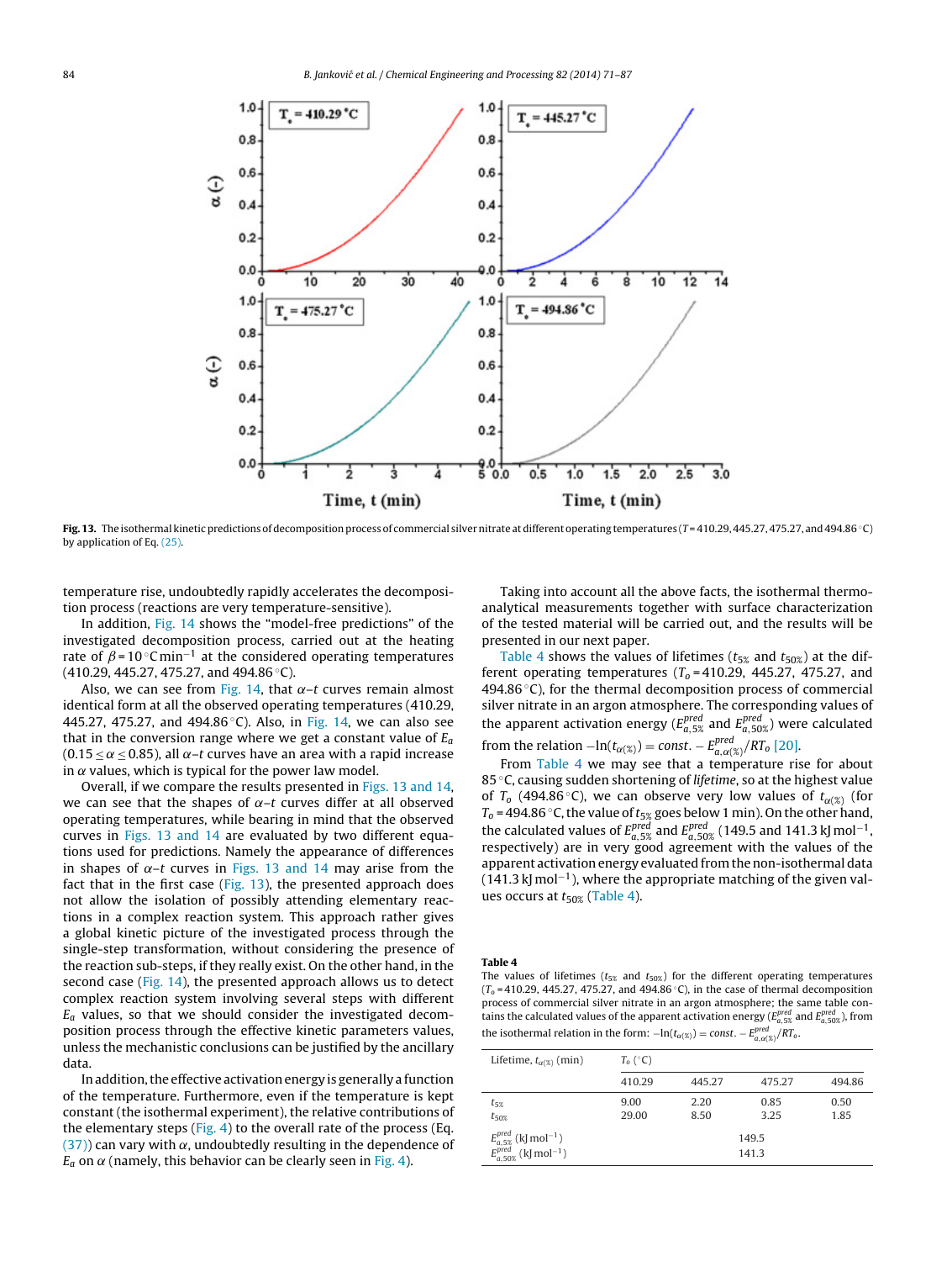<span id="page-14-0"></span>

Fig. 14. The "model-free predictions" of the investigated decomposition process, performed at the heating rate of  $\beta$  = 10 °C min<sup>-1</sup>, at the considered operating temperatures  $(T = 410.29, 445.27, 475.27, and 494.86 °C).$ 

Therefore, only the power law kinetic model P2 (with  ${\it f}(\alpha)$ =2 $\alpha^{1/2}$ ) gives the value of  $E_a$  which is consistent with the value obtained from the isothermal conditions.

#### 4.8. Thermodynamic considerations

After the determination of reaction model, we calculated other thermodynamic parameters using the selected thermodynamic equations (Eqs. [\(28\)–\(30\)\).](#page-5-0) Table 5 presents these results. The values of  $\Delta H^{\neq \circ}$ ,  $\Delta S^{\neq \circ}$  and  $\Delta G^{\neq \circ}$  represent the overall values of thermodynamic parameters for the investigated decomposition process.

The entropy of activation ( $\Delta S^{\neq \circ}$ ) value at all heating rates for decomposition process is negative. A negative value of  $\Delta S^{\,\neq\,\circ}$ indicates a highly ordered activated complex and the degrees of freedom of rotation as well as of vibration is less than they in the non-activated complex. These results may indicate a "slow" stage [\[50\].](#page-16-0) Hence, the silver–oxygen bond secession can be interpreted as a slow stage of the process (where for the decomposition of silver oxide endothermic effects can occur,  $\Delta H \neq \circ > 0$ ). The positive values of  $\Delta H ^{\neq\, \circ}$  and  $\Delta G ^{\neq\, \circ}$  for the decomposition stage shows that it is connected with the introduction of heat and it is non-spontaneous

#### Table 5

Thermodynamic parameters ( $\Delta H ^{\neq}$   $^\circ$ ,  $\Delta S ^{\neq}$   $^\circ$  and  $\Delta G ^{\neq}$   $^\circ$  ) for the decomposition process of commercial silver nitrate in an argon atmosphere, at the different heating rates ( $\beta$ =5, 10, 20 and 40 °C min<sup>-1</sup>).

|    |       | $\beta$ ( $\circ$ C min <sup>-1</sup> ) $\Delta H \neq \circ$ (k  mol <sup>-1</sup> ) $\Delta S \neq \circ$ (k  mol <sup>-1</sup> K <sup>-1</sup> ) $\Delta G \neq \circ$ (k  mol <sup>-1</sup> ) |       |
|----|-------|---------------------------------------------------------------------------------------------------------------------------------------------------------------------------------------------------|-------|
| 5  | 138.9 | $-0.12$                                                                                                                                                                                           | 224.0 |
| 10 | 138.7 | $-0.12$                                                                                                                                                                                           | 228.1 |
| 20 | 138.6 | $-0.12$                                                                                                                                                                                           | 227.5 |
| 40 | 138.4 | $-0.12$                                                                                                                                                                                           | 232.1 |

process. The presented thermodynamic functions are in consistent with kinetic parameters.

Table 6 lists the values of the thermodynamic equilibrium constant ( $K_0$ ) and the corresponding logarithmic values of  $K_0$  (log( $K_0$ )) at the different selected operating temperatures (126.85 ◦C (400K), 226.85 °C (500 K), 326.85 °C (600 K) and 426.85 °C (700 K)), where these values are selected in such a way to include the "lower" temperature range (below the temperatures  $T_p$  ([Table](#page-6-0) 1)) of the investigated decomposition process [\[76\].](#page-16-0) Also, Table 6 provides the values of thermodynamic parameters ( $\Delta H^{\neq \circ}$ ,  $\Delta S^{\neq \circ}$  and  $\Delta G^{\neq \circ}$ ) calculated using Eqs. [\(31\)](#page-5-0) [and](#page-5-0) [\(32\).](#page-5-0)

From Table 6 we can see that if we increase the temperature, then we are closer and closer to the value  $K_0 = 1$  ( $\Delta G \neq 0$ , thermodynamic equilibrium; the value of  $\Delta G^{\neq \circ}$  decreases with increasing of T (Table 6)). For selected temperatures, below  $T_p$  (Table 6), we can see that the value of  $\Delta H^{\neq \circ}$  is still positive but much lower than the values of  $\Delta H^{\neq \circ}$  which are shown in Table 5. In this way, we would be in the stage of "initial degradation" of precursors. On the other hand, in the current case,  $\Delta S^{\neq \circ}$  changes the sign and becomes positive, which indicates a malleable activated complex that leads to a large number of degrees of freedom, leading to a "fast" stage. It should be noted that below 226 °C ( $\sim$ 500 K; Table 6),

# Table 6

The values of  $K_0$ , log( $K_0$ ), as well as the values of thermodynamic parameters ( $\Delta H \neq \circ$ ,  $\Delta S^{\neq}$  [and](#page-5-0)  $\Delta G^{\neq}$  calculated using Eqs. [\(31\)](#page-5-0) and [\(32\),](#page-5-0) at the different selected operating temperatures (126.85 ◦C (400K), 226.85 ◦C (500K), 326.85 ◦C (600K), and 426.85 ◦C (700K)) for the investigated decomposition process.

| T(K)                     | $K_{\alpha}$                                                                                      | $log(K_0)$                                     | $\Lambda H^{\neq}$<br>$(k \mod -1)$ | $\Lambda S^{\neq \circ}$<br>$(k \mod -1 K^{-1})$ | $\Lambda G^{\neq \circ}$<br>$(k \mod -1)$ |
|--------------------------|---------------------------------------------------------------------------------------------------|------------------------------------------------|-------------------------------------|--------------------------------------------------|-------------------------------------------|
| 400<br>500<br>600<br>700 | $1.98 \times 10^{-16}$<br>$1.47 \times 10^{-8}$<br>$8.06 \times 10^{-4}$<br>$4.77 \times 10^{-1}$ | $-36.158$<br>$-18.035$<br>$-7.123$<br>$-0.740$ | 33.3                                | 0.40                                             | 120.3<br>75.0<br>35.5<br>4.3              |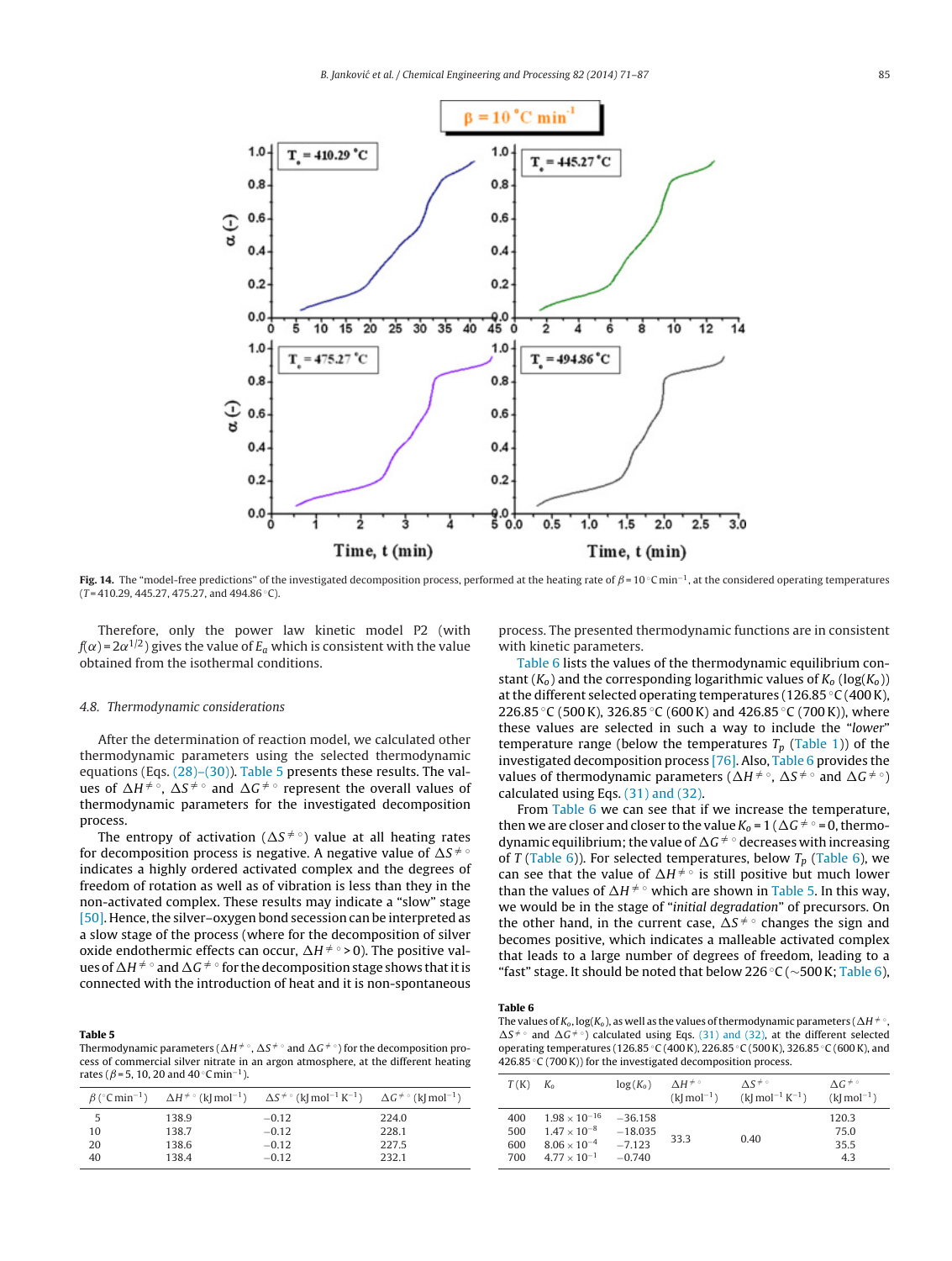<span id="page-15-0"></span>the partial pressure of oxygen  $(p(O_2))$  is probably fixed by the reaction, which is presented by Eq. [\(34\)](#page-8-0) [\[76\].](#page-16-0) Therefore, the knowledge ofthe value ofthe partial pressure of oxygen in the reaction mixture is essential to the establishment of the thermodynamic equilibrium of the system [\[77\].](#page-16-0) Monitoring the above parameters during tests of thermal stability of nitrate precursors, together with a reliable description of the kinetic behavior under the influence of high temperatures, is of great importance for the industrial applications. This is necessary in order to better optimize the entire process of obtaining silver nanoparticles by the ultrasonic spray pyrolysis, where it has the advantage of being highly scalable and continuous [\[78\].](#page-16-0)

## 5. Conclusions

The non-isothermal decomposition process of commercial silver nitrate used as the precursor for the USP procedure, was investigated by simultaneous TGA–DTA measurements at different heating rates (5, 10, 20 and 40 °C min<sup>-1</sup>), in an argon atmosphere. We performed a detailed kinetic and thermodynamic analysis of the considered process, with special emphasis on the formation of a complete mechanistic scheme of the process, in an inert atmosphere of argon. It was found that the process under study can be described by the acceleratory power law kinetic model (P2), in the range of the extent of conversion values (0.15  $\lt \alpha \lt 0.85$ ), where the value of the apparent activation energy  $(E_a)$  can be considered as the constant (141.3 kJ mol<sup>-1</sup>). A full kinetic 'triplet' and the complete mechanistic scheme of the investigated process were developed.

The temperature/conversion effects can affect on the rate and the apparent activation energy in the early stage of the current process, so that in this region the value of the apparent activation energy is reduced, which leads to an increase in the rate of process.

It is assumed that the main differences between the nitrogen and argon as the inert gases lie in the degree of creation of specific types of defects, which may affect on the kinetics of the entire process, and thus the formation of the final product. Unlike oxygen and nitrogen (which can form the oxide and nitride), the argon (Ar) probably can forms, in significantly amount, a specific defects (perhaps a interstitial atoms) and on this way may affects on the global crystallization kinetics. It is assumed that the process of removing the gases is a physical process.

The kinetic prediction analysis was shown that only the power law kinetic model P2 (with differential kinetic model function f( $\alpha$ )=2 $\alpha^{1/2}$ ) gives the value of  $E_a$  which is consistent with the value obtained from the isothermal conditions. The emergence of various shapes of  $\alpha$ –t curves at different operating temperatures (410.29, 445.27, 475.27, and 494.86 $\degree$ C) obtained by the isothermal predictions using Eqs. [\(25\)](#page-4-0) [and](#page-4-0) [\(26\)](#page-4-0) was discussed.

On the basis of correctly established value of the apparent activation energy, the pre-exponential factor and the changes of entropy, enthalpy and Gibbs free energy, the certain conclusions can be made concerning the mechanism and characteristics of the process, which play an important role in theoretical study and in an industrial application, concerning to formation of nanoparticles from an aerosol produced in an ultrasonic field.

## Acknowledgements

The authors would also like to thank the Ministry of Science and Environmental Protection of Serbia, under the Project 172015 (Prof. Dr Bojan Janković) and DAAD Project No. 54392239 entitled: "Numerical simulation of Ag-nanoparticle formation from aerosol" (Prof. Dr Bojan Janković, Dr.-Ing. Srećko Stopić, M.Sc.-Ing. Jelena Bogović, and Dr.-Ing. Bernd Friedrich).

#### Appendix A. Supplementary data

Supplementary data associated with this article can be found, in the online version, at <http://dx.doi.org/10.1016/j.cep.2014.06.002>.

## References

- [1] V.L. Colvin, M.C. Schlamp, A. Alivisatos, Light emitting diodes made from cadmium selenide nanocrystals and a semiconducting polymer, Nature 370 (1994) 354–357.
- [2] Y. Wang, N. Herron, Nanometer-sized semiconductor clusters: materials synthesis, quantum size effects, and photophysical properties, J. Phys. Chem. 95 (1991) 525–532.
- [3] G. Schmid, Large clusters and colloids. Metals in the embryonic state, Chem. Rev. 92 (1992) 1709–1727.
- [4] A.J. Hoffman, G. Mills, H. Yee, M. Hoffmann, Q-sized cadmium sulfide: synthesis, characterization, and efficiency of photoinitiation of polymerization of several vinylic monomers, J. Phys. Chem. 96 (1992) 5546–5552.
- [5] J.F. Hamilton, R. Baetzold, Catalysis by small metal clusters, Science 205 (1979) 1213–1220.
- [6] H.S. Mansur, F. Grieser, M.S. Marychurch, S. Biggs, R.S. Urquhart, D. Furlong, Photoelectrochemical properties of 'q-state' cds particles in arachidic acid
- Langmuir–Blodgett films, J. Chem. Soc. Faraday Trans. 91 (1995) 665–672. [7] S. Mayavan, J.-B. Sim, S.-M. Choi, Easy synthesis of nitrogen-doped graphemesilver nanoparticle hybrids by thermal treatment of graphite oxide with glycine and silver nitrate, Carbon 50 (2012) 5148–5155.
- S.L. Nair, T.C. Laurencin, Silver nanoparticles: synthesis and therapeutic applications, J. Biomed. Nanotechnol. 3 (2007) 301–316.
- [9] T.C. Pluym, Q.H. Powell,A.S. Gurav, T.L.Ward, T.T.Kodas, L.M.Wang, H.D. Glicksman, Solid silver particle production by spray pyrolysis, J. Aerosol Sci. 24 (1993) 383–392.
- [10] E. Ide, S. Angata, A. Hirose, K. Kobayashi, Metal–metal bonding process using Ag metallo-organic nanoparticles, Acta Mater. 53 (2005) 2385–2393.
- [11] D. Majumdar, H. Glicksmann, T. Kodas, Generation and sintering characteristics of silver–copper (II) oxide composite powders by spray pyrolysis, Powder Technol. 110 (2000) 76–81.
- [12] S. Stopić, B. Friedrich, T. Volkov-Husovic, K. Raić, Mechanism and kinetics of nanosilver formation by ultrasonic spray pyrolysis – progress report after successful up-scaling (Part 2), Metall 65 (2011) 93–96.
- [13] S. Stopić, S. Gürmen, B. Friedrich, Mechanism of synthesis of nanosized spherical cobalt powder by ultrasonic spray pyrolysis, J. Metall. 11 (2005) 65–73.
- [14] Z. Marinković, L. Mančić, R. Marić, O. Milošević, Preparation of nanostructured Zn–Cr–O spinel powder by ultrasonic spray pyrolysis, J. Eur. Ceram. Soc. 21 (2001) 2051–2055.
- [15] B. Xia, W. Lengorro, K. Okyama, Preparation of nickel powders by of nickel formate, J. Am. Ceram. Soc. 84 (2001) 1425–1432.
- [16] G. Messing, S. Zhang, G. Jayanthi, Ceramic powder synthesis by spray pyrolysis, J. Am. Ceram. Soc. 76 (1993) 2707–2726.
- [17] S. Stopić, B. Friedrich, P. Dvorak, Synthesis of nanosized spherical silver powder by ultrasonic spray pyrolysis, Metall 60 (2006) 377–382.
- [18] S. Stopić, B. Friedrich, T. Volkov-Husovic, K. Raić, Mechanism and kinetics of nanosilver formation by ultrasonic spray pyrolysis – progress report after successful up-scaling, Metall 64 (2010) 419–426.
- [19] A. Khawam, D.R. Flanagan, Solid state kinetic models: basics and mathematical fundamentals, J. Phys. Chem. B 110 (2006) 17315–17328.
- [20] S. Vyazovkin, C.A. Wight, Model-free, model-fitting approaches to kinetic analysis of isothermal and nonisothermal data, Thermochim. Acta 340–341 (1999) 53–68.
- [21] A.K. Burnham, L.N. Dinh, A comparison of isoconversional and model-fitting approaches to kinetic parameter estimation and application predictions, J. Therm. Anal. Calorim. 89 (2007) 479–490.
- [22] S. Vyazovkin, C.A. Wight, Isothermal and nonisothermal kinetics of thermally stimulated reactions of solids, Int. Rev. Phys. Chem. 17 (3) (1998) 407–433.
- [23] S. Vyazovkin, A.K. Burnham, J.M. Criado, L.A. Pérez-Maqueda, C. Popescu, N. Sbirrazzuoli, ICTAC Kinetics Committee recommendations for performing kinetic computations on thermal analysis data, Thermochim. Acta 520 (2011) 1–19.
- [24] C.D. Doyle, Kinetic analysis of thermogravimetric data, J. Appl. Polym. Sci. 5 (1961) 285–292.
- [25] T. Ozawa, A new method of analyzing thermogravimetric data, Bull. Chem. Soc. Jpn. 38 (1965) 1881–1886.
- [26] J.H. Flynn, L.A. Wall, General treatment of the thermogravimetry of polymers, J. Res. Natl. Bur. Stand. 70A (1966) 487–523.
- [27] S. Vyazovkin, N. Sbirrazzuoli, Isoconversional kinetic analysis of thermally stimulated processes in polymers, Macromol. Rapid Commun. 27 (2006) 1515–1532.
- [28] H.E. Kissinger, Reaction kinetics in differential thermal analysis, Anal. Chem. 29 (1957) 1702–1706.
- [29] T. Akahira, T. Sunose, Method of determining activation deterioration constant of electrical insulating materials, Res. Rep. Chiba Inst. Technol. (Sci. Technol.) 16 (1971) 22–31.
- [30] W. Tang, Y. Liu, H. Zhang, C. Wang, New approximate formula for Arrhenius temperature integral, Thermochim. Acta 408 (2003) 39–43.